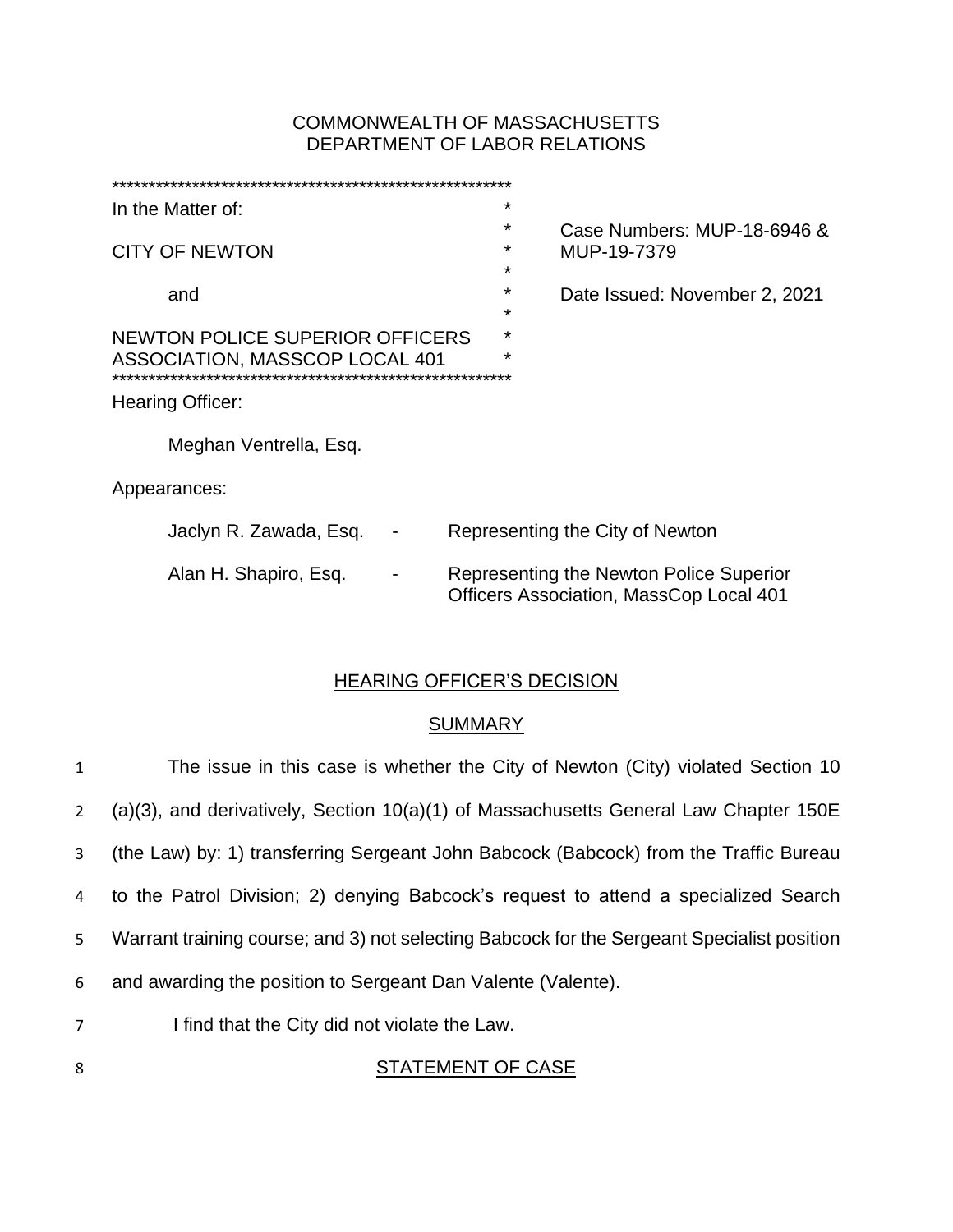On October 21, 2018, the Union filed a charge of prohibited practice (Charge) with the Department of Labor Relations (DLR) alleging that the City of Newton (City) had violated Section 10(a)(3) and, derivatively, Section 10(a)(1) of the Law. On January 18, 2019, a DLR Investigator investigated the Charge docketed as MUP-18-6946. On April 4, 2019, the Investigator issued a Complaint of Prohibited Practice and Partial Dismissal (Complaint) alleging that the City violated Section 10(a)(3) and, derivatively, Section 10(a)(1) of the Law. On April 14, 2019, the City filed its Answer to the Complaint docketed as MUP-18-6946.

 On June 5, 2019, the Union filed a charge of prohibited practice with the DLR alleging that the City had violated Section 10(a)(3) and, derivatively, Section 10(a)(1) of the Law. On February 27, 2020, a DLR Investigator investigated the Charge docketed as MUP-19-7379. On April 21, 2020, the Investigator issued a Complaint of Prohibited Practice and Partial Dismissal (Complaint) alleging that the City violated Section 10(a)(3) and, derivatively, Section 10(a)(1) of the Law. On May 8, 2020, the City filed its Answer for the Complaint docketed as MUP-19-7379. On May 26, 2020, the Union filed a request for review of the partial dismissal with the Commonwealth Employment Relations Board (CERB) for MUP-19-7379. On August 31, 2020, the CERB reversed the partial dismissal in MUP-19-7379 and remanded the complaint to the Investigator. On August 31, 2020, the Investigator issued a two-count Complaint alleging that the City violated Section 10(a)(3) and, derivatively, Section 10(a)(1) of the Law. On September 10, 2020, the City filed its answer to the Amended Complaint in case MUP-19-7379. On October 8, 2020, the Union requested that the DLR consolidate cases MUP-18-6946 and MUP-19-7379, and the DLR approved the request.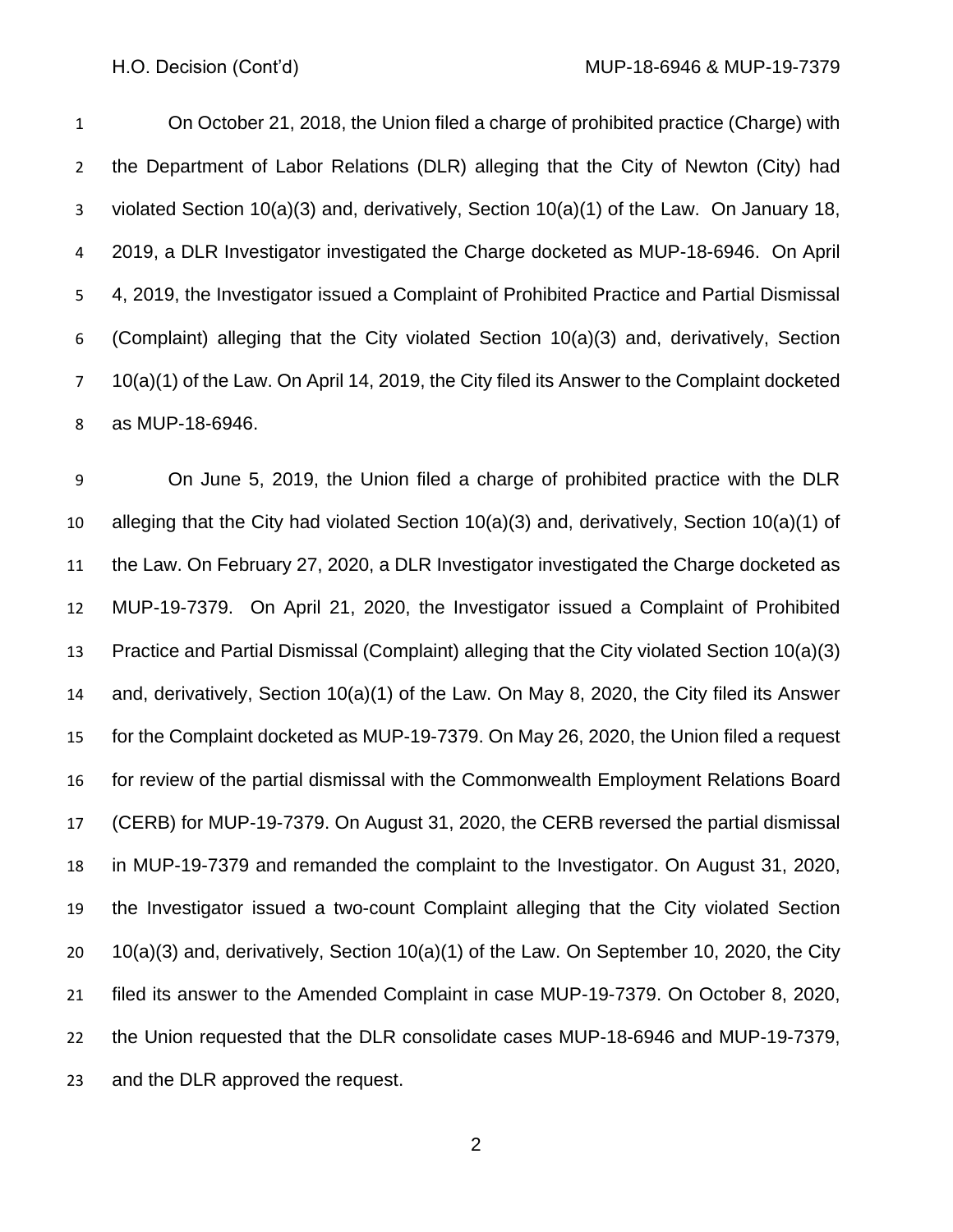| $\mathbf{1}$                                 |                                                                                          | On November 23, 2020, December 1, 2020, and February 4, 2021, I conducted a                                                                                                                                                                                                                                                                                                                                                                                                                                                                     |  |  |  |
|----------------------------------------------|------------------------------------------------------------------------------------------|-------------------------------------------------------------------------------------------------------------------------------------------------------------------------------------------------------------------------------------------------------------------------------------------------------------------------------------------------------------------------------------------------------------------------------------------------------------------------------------------------------------------------------------------------|--|--|--|
| $\overline{2}$                               |                                                                                          | hearing by video conference during which the parties received a full opportunity to be                                                                                                                                                                                                                                                                                                                                                                                                                                                          |  |  |  |
| 3                                            | heard, to examine and cross-examine witnesses, and to introduce evidence. On April 2,    |                                                                                                                                                                                                                                                                                                                                                                                                                                                                                                                                                 |  |  |  |
| 4                                            | 2021, the parties filed post-hearing briefs. Based on my review of the record, including |                                                                                                                                                                                                                                                                                                                                                                                                                                                                                                                                                 |  |  |  |
| 5                                            | my observation of the demeanor of the witnesses, I make the following findings of fact   |                                                                                                                                                                                                                                                                                                                                                                                                                                                                                                                                                 |  |  |  |
| 6                                            | and render the following opinion.                                                        |                                                                                                                                                                                                                                                                                                                                                                                                                                                                                                                                                 |  |  |  |
| 7                                            |                                                                                          | <b>STIPULATIONS OF FACT</b>                                                                                                                                                                                                                                                                                                                                                                                                                                                                                                                     |  |  |  |
| 8<br>9<br>10                                 |                                                                                          | 1. The City of Newton ("City") is a public employer within the meaning of Section<br>1 of G.L.C. 150E ("the Law").                                                                                                                                                                                                                                                                                                                                                                                                                              |  |  |  |
| 11<br>12<br>13<br>14                         |                                                                                          | 2. The Newton Police Superior Officers Association, Masscop Local 401 ("Union"<br>or "NPSOA") is an employee organization within the meaning of Section 1 of<br>the Law.                                                                                                                                                                                                                                                                                                                                                                        |  |  |  |
| 15<br>16<br>17<br>18<br>19<br>20             |                                                                                          | 3. The Union represents Superior Officers of the Newton Police Department<br>("NDP"), including all Sergeants, Lieutenants, and Captains, with the exception<br>of superior officers serving as Executive Officer and Internal Affairs Officer, who<br>are exempt from the Union's bargaining unit.                                                                                                                                                                                                                                             |  |  |  |
| 21<br>22<br>23<br>24                         |                                                                                          | 4. For the period relative to the matters at issue, the NPD was composed of the<br>following sworn personnel: one chief, six captains, eleven lieutenants, 20<br>sergeants, and 111 patrol officers.                                                                                                                                                                                                                                                                                                                                            |  |  |  |
| 25<br>26<br>27                               |                                                                                          | 5. The patrol officers are in a separate bargaining unit represented by the Newton<br>Police Association ("NPA").                                                                                                                                                                                                                                                                                                                                                                                                                               |  |  |  |
| 28<br>29<br>30<br>31<br>32<br>33<br>34<br>35 |                                                                                          | 6. The City and the Union are parties to a collective bargaining agreement<br>("Agreement") for the period July 1, 2006 through June 30, 2009 as modified<br>and extended in a September 2009 memorandum of agreement and a July<br>2011 memorandum of agreement. On October 29, 2019, the Joint Labor-<br>Management Committee for Police and Fire issued its Interest Arbitration<br>Award for JLMC 17-6002 In the Matter of Interest Arbitration between the City<br>of Newton and Newton Superior Officers Association, Masscop, Local 401. |  |  |  |
| 36<br>37<br>38                               |                                                                                          | 7. On November 30, 2015, David MacDonald was promoted to Chief of Police in<br>the NPD. Chief MacDonald retired on or about July 17, 2020.                                                                                                                                                                                                                                                                                                                                                                                                      |  |  |  |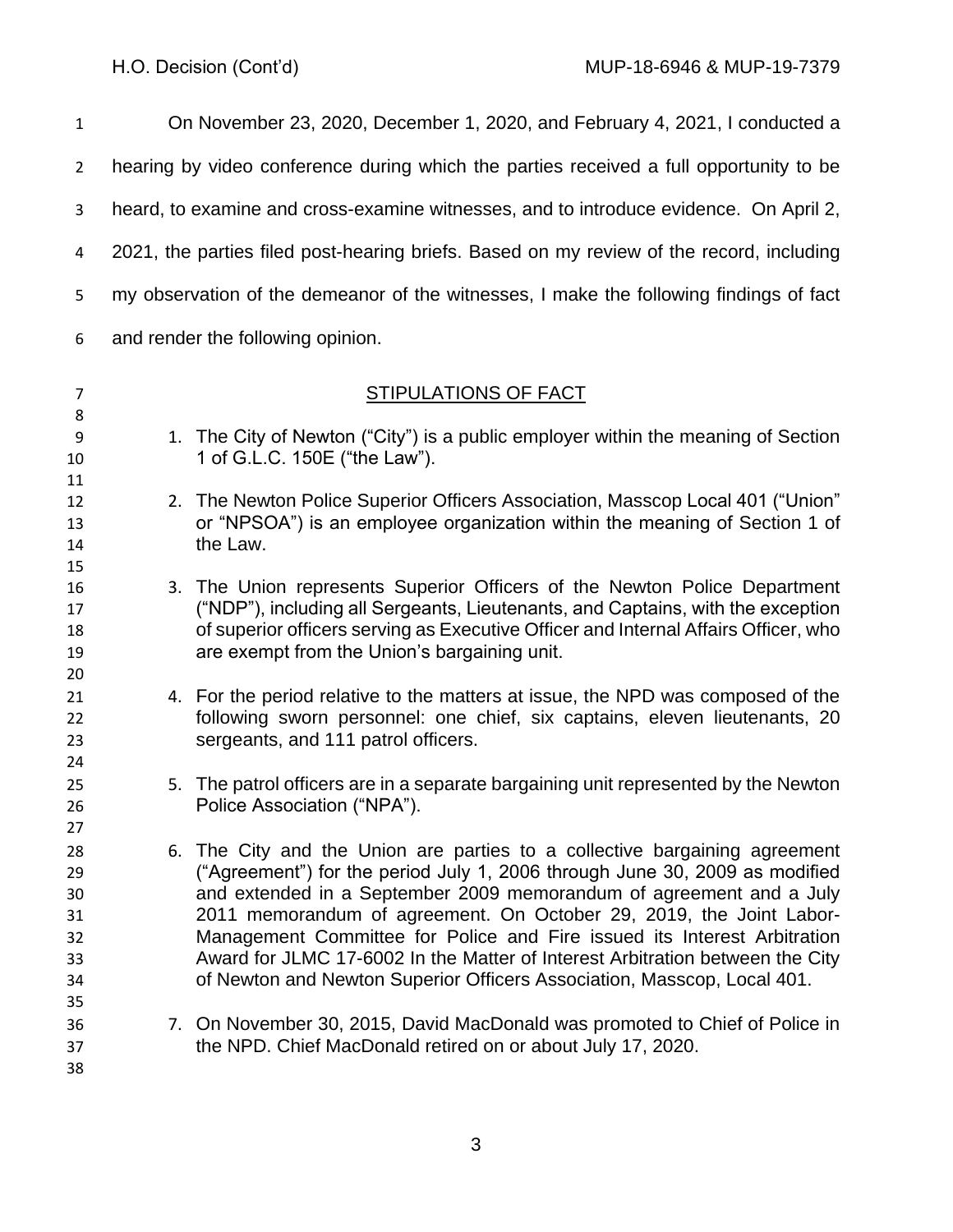| $\mathbf{1}$   | 8. From on or about January 2, 2016 until his retirement on or about August 10,  |
|----------------|----------------------------------------------------------------------------------|
| $\overline{2}$ | 2019, Lieutenant John Daly was the Executive Officer of the NPD and was          |
| 3              | assigned to the office of the Chief of Police.                                   |
| 4              |                                                                                  |
| 5              | 9. Sgt. John "Jay" Babcock was promoted to the rank of NPD sergeant on October   |
| 6              | 6, 2009. Prior to his promotion, as patrol officer, [he] had served as president |
|                | of the NPA from 1996 until his promotion in 2009.                                |
| 8              |                                                                                  |
| -9             | 10. In February 2012, Sgt. Babcock was assigned to the Traffic Division.         |
| 10             |                                                                                  |
| 11             | 11. Effective January 1, 2014, Babcock was elected vice-president of the NPSOA.  |
| 12             |                                                                                  |
| 13             | 12. Effective January 1, 2016, Babcock was elected president of the NPSOA and    |
| 14             | holds that position to date.                                                     |
| 15             |                                                                                  |
|                |                                                                                  |
| 16             | <b>FINDINGS OF FACT</b>                                                          |
|                |                                                                                  |

## Background

 The Union is the exclusive bargaining agent of the Superior Officers of the Newton Police Department (Department) for the City of Newton (City), including all Sergeants, Lieutenants, and Captains. In 1987, John Babcock (Babcock) was hired as a patrol officer 21 for the City's Police Department.<sup>1</sup> In October of 2009, Babcock was promoted to Sergeant. After his promotion to Sergeant, Babcock was assigned to supervise the Patrol 23 Bureau.<sup>2</sup> In 2012, Babcock was transferred to a Sergeant position in the Department's 24 Traffic Bureau, which is considered a specialty assignment.<sup>3</sup> From 2016 to 2018, Babcock

<sup>&</sup>lt;sup>1</sup> During his time as a patrol officer, Babcock was the Union president of the patrol officer bargaining unit in the City.

<sup>&</sup>lt;sup>2</sup> Prior to his promotion to Sergeant, Babcock was assigned to the Traffic Bureau.

<sup>&</sup>lt;sup>3</sup> In 2012, Chief Cummings (Cummings) was the Chief of Police for the Department. Babcock had applied for the Sergeant position in the Traffic Bureau, but Cummings selected Sergeant Chisholm (Chisholm). Approximately a week after being selected for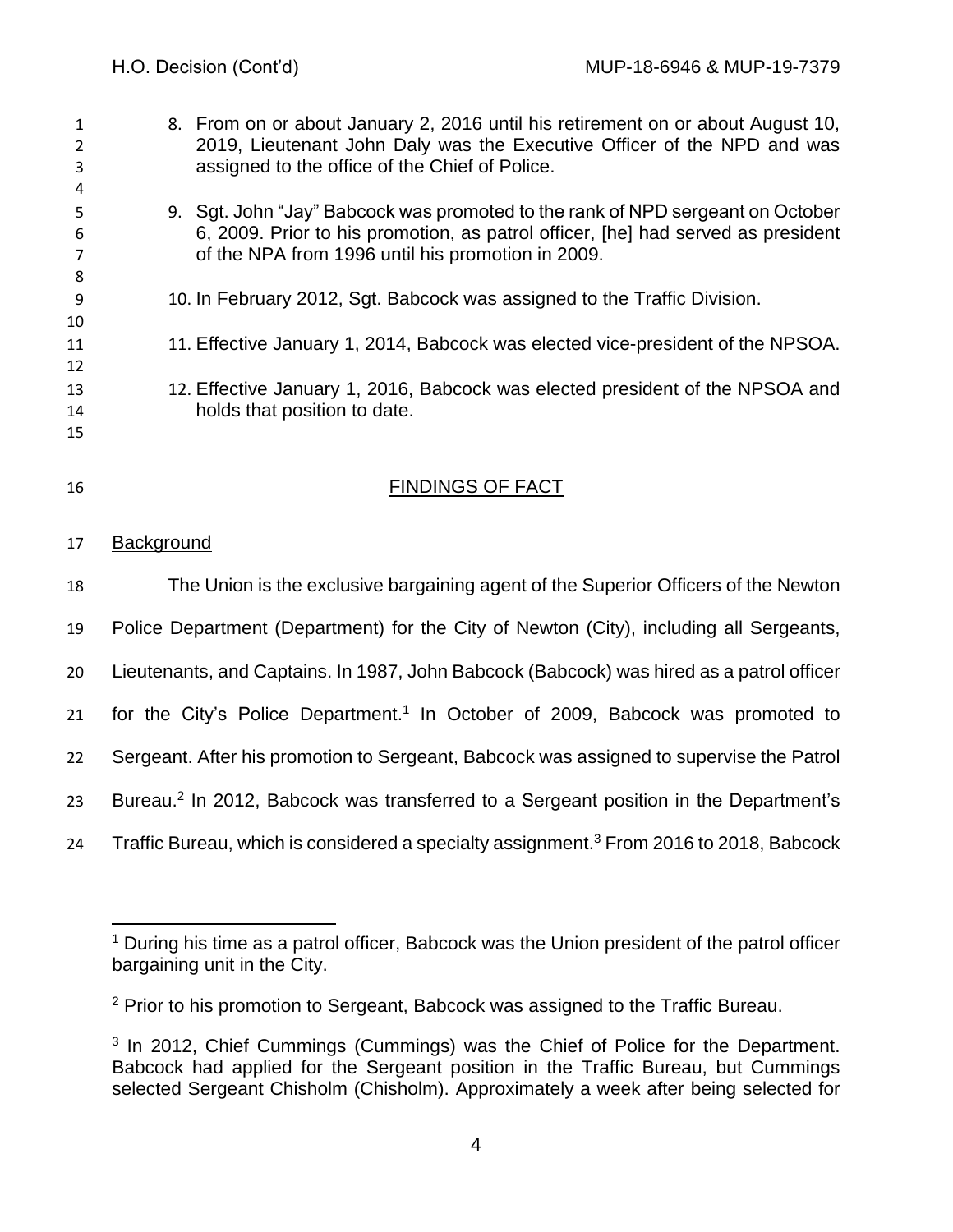worked in the Traffic Bureau on a 7:00am to 3:00pm shift, Monday through Friday with 2 weekends off.<sup>4</sup> When Babcock first started as a Sergeant in the Traffic Bureau, Captain Mintz (Mintz) was his supervisor. Approximately six months later, the Mayor of the City appointed Mintz as interim Chief of Police. Eventually, Captain Gromada (Gromada) was transferred to the Traffic Bureau and replaced Mintz as Babcock's supervisor.

 In addition to Gromada and Babcock, the Traffic Bureau also consisted of several 7 sworn officer positions such as a Safety Officer.<sup>5</sup> In addition to the sworn officers, the Traffic Bureau consisted of two civilian clerks, ten civilian parking control employees, and approximately 50 civilian crossing guards. Within the Traffic Bureau, the safety officer was the first level of supervision for all the civilian clerks, parking control, and crossing guards. After the safety officer, Babcock was the next level of supervision in the Traffic Bureau. Babcock supervised the safety officers, traffic officers, and civilian employees. Gromada, the Captain in charge of the Traffic Bureau, supervised Babcock.

The Traffic Bureau handled traffic crashes, investigations, pedestrian areas of

 concern, ticketing, and community enforcement of traffic issues such as speeding. As the Sergeant of the Traffic Bureau, Babcock was charged with making his supervisees' schedules and daily assignments. Babcock was a liaison between the Traffic Bureau and the City's Disability Commission to work out issues relative to sidewalks and handicap

the Traffic Bureau position, Chisholm requested to be transferred to Patrol. Cummings transferred Babcock to the Sergeant position in the Traffic Bureau.

 Over the course of his time as a Sergeant in the Traffic Bureau, Babcock had several different shift schedules.

<sup>&</sup>lt;sup>5</sup> Typically, the Traffic Bureau consisted of five or six traffic officers.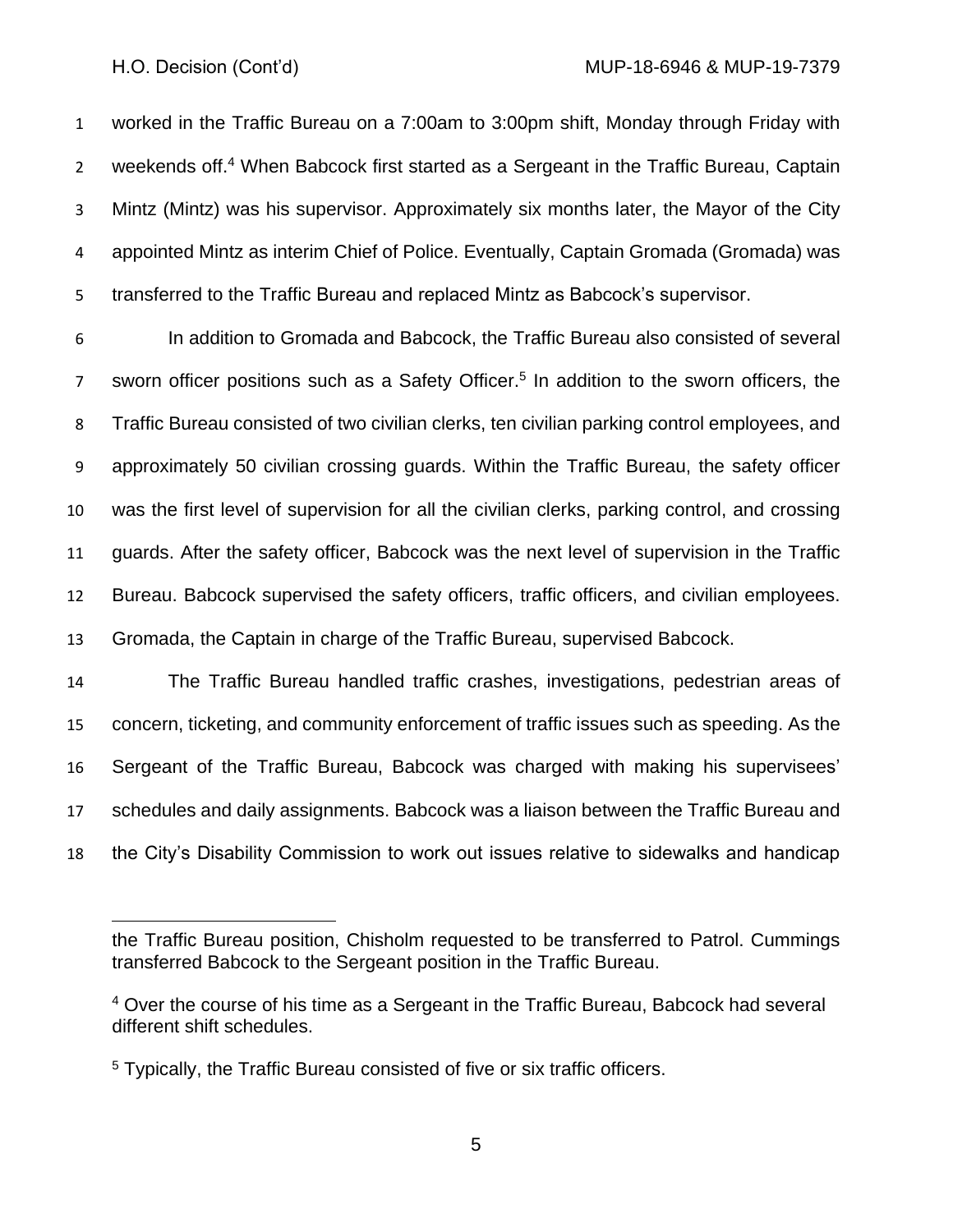1 concerns. Babcock would attend the Disability Commission's monthly meeting.<sup>6</sup> Also, Babcock would attend the monthly meetings of the City Council, including the monthly public safety meeting. At the City Council's monthly public safety meeting, citizens would bring forth complaints and requests regarding stop signs, speed bumps, and other traffic issues. Babcock would attend meetings relative to bike safety issues, construction issues, and transportation issues in the City. Babcock was the Traffic Bureau's court prosecutor for traffic moving violations and would attend court every Tuesday to represent the Bureau at traffic hearings. Also, during the six years that Babcock was the segreant, the traffic officers became certified to reconstruct traffic accidents, instead of calling the State Police for assistance.

11 The Traffic Bureau handles special events such as road races.<sup>7</sup> From 2012 to 2017, Babcock was in charge of contacting the detail office to staff officers for details 13 relating to special events such as road races. $8$  However, in 2017, after MacDonald became the Chief of Police, he informed Babcock that he wanted to create a detail lieutenant position to oversee all details. Also, in 2017, Gromada became involved with handling special events for the Traffic Bureau, and Walsh became the Lieutenant in charge of details.

<sup>&</sup>lt;sup>6</sup> Per the parties' collective bargaining agreement, Babcock would receive a minimum of four hours overtime when he attended a meeting in the evening on behalf of the Traffic Bureau.

<sup>&</sup>lt;sup>7</sup> In 2013, Mintz requested Babcock handle paid details for construction issues.

<sup>&</sup>lt;sup>8</sup>By email dated August 16, 2016, Lieutenant John Daly, the Executive Officer at the time, informed Captain Anastasia that over the years Babcock had involved himself in all areas of details, which had proven problematic. As such, the Department organized details in the Traffic Bureau in such a way that Walsh would handle all issues involving construction details, and Babcock would handle special events issues such as the marathon.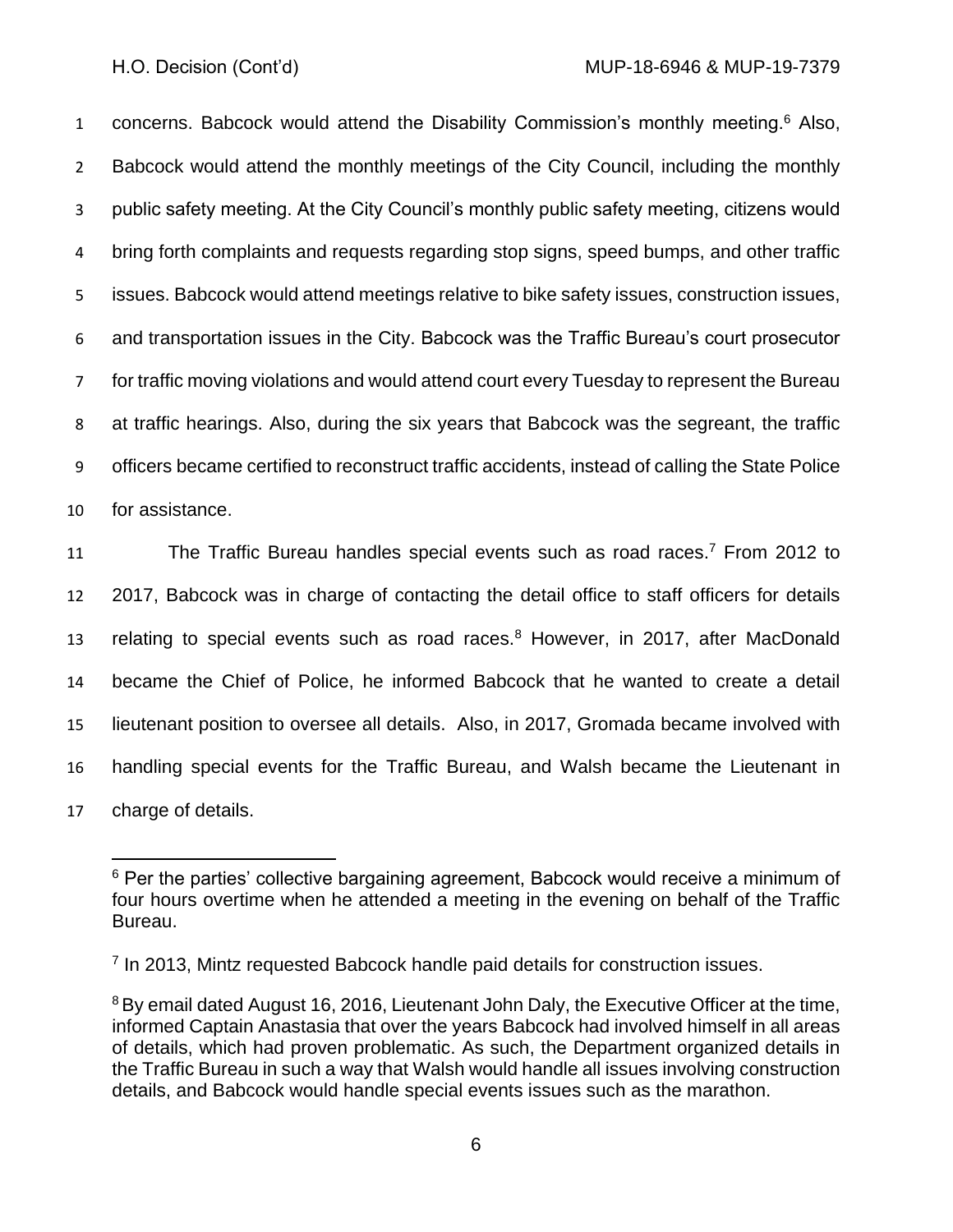On or about March 28, 2017, Babcock attended a meeting with Nicole Freidman (Friedman), Transportation Director for the City, regarding a project on Washington and Harvard Street. After the meeting, Lieutenant Walsh asked Babcock why he attended the meeting as Walsh was the Lieutenant in charge of details, not Babcock. Babcock 5 explained that he had received an email from Freidman requesting his presence.<sup>9</sup> While at the Traffic Bureau, MacDonald directed Babcock to direct any staffing questions to a sworn officer other than himself. MacDonald also instructed Babcock not to offer opinions on detail staffing. After these conversations, Babcock worked a paid detail for Charles Construction. The contractor approached Babcock about an upcoming project regarding line painting. Babcock opined that the street should be shut down for officer safety but referred the contractor to Lieutenant Walsh to determinate the

operations plan. By email dated July 24, 2017, Walsh informed Babcock that:

 "Last Thursday [I spoke] with Bruno Tempesta from Charles Construction. He said that you recommended the line stripping detail for this Tuesday be staffed as a 2 sgts and 8 patrolmen detail. This counteracts our original plan of 1 sgt and 4 patrolmen, I was out of the office on Friday and when I came in today I found that he had ordered the 2 + 8 as you suggested. I checked with engineering and Kevin McCabe informed me that line stripping was not that big of an operation and 4 officers would be enough. In fact, last time they did it they had 3 officers. Detail staffing issues are discussed between myself and the contractors at the pre-construction meetings. To unnecessarily expand a detail on the last half would adversely [a]ffect the details on the day shift. In the future any recommendations for detail staffing should come through my

<sup>&</sup>lt;sup>9</sup> At the hearing, after the City rested its case, the Union attempted to call Babcock on rebuttal to submit an email relating to the March 28 meeting. However, the Union admitted that the email and accompanying witness testimony would not actually rebut any of the City's case, but that it forgot to submit this exhibit during its case in chief. As the information was not actually rebuttal, I rejected the exhibit and have not taken into account the contents of the email. However, Babcock did testify that Friedman had invited him via email to the meeting, and the City did not provide any contradicting evidence or an alternative explanation for how Babcock would have known the date and time of the meeting if he had not been invited.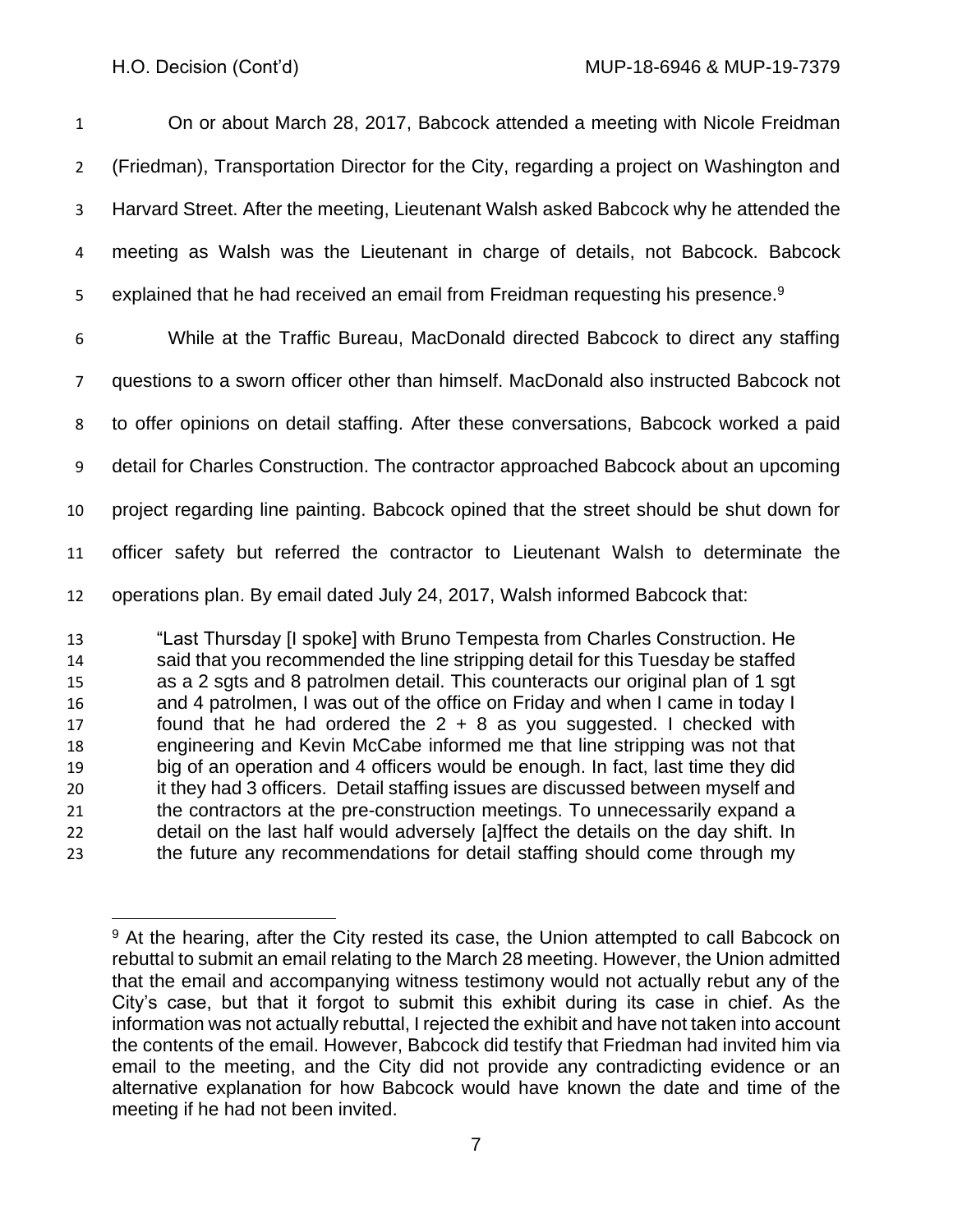- office. If you have a suggestion you can reduce it to writing and send it to me and I will give it consideration."
- 

Later that day, Babcock responded to Walsh by email stating that:

 "First he asked for my opinion. I informed him that he should discuss the ops plan with you. My only opinion was to recommend shutting down a street as they did the line painting. There was never a recommendation from me to him to create more details or alter your ops plan. So, I would be glad to sit in the same room as the Charles Superintendent as well as the city engineer and discuss the misinformation that you are directing at me. Th[is] is the second time I am being blamed for something I had nothing to do with."

- By letter dated November 16, 2017, Daly informed Babcock that he was not authorized to order a police detail for any vendor; the vendor themselves must call in the detail. Daly reminded Babcock that on July 12, 2017, Daly had informed him that "anyone who goes through you for events such as road races or other events 18 like the  $4<sup>th</sup>$  of July that they [must] call details themselves to provide the billing information. We are having a repeat problem with billing issues and tracking down who will pay for details ordered through persons other than the person responsible for the detail. In addition, we need to provide rates and cancellation policies for people ordering details on the recorded detail line. Captain Anastasia had been instructed by the Chief to implement new policies and procedures for processing these events. Any questions on the new policies and procedures regarding the 25 processing of these events should be addressed through your chain of command."<sup>10</sup>
- Contract Negotiations

The City did not explain what events prompted Daly to send Babcock this email.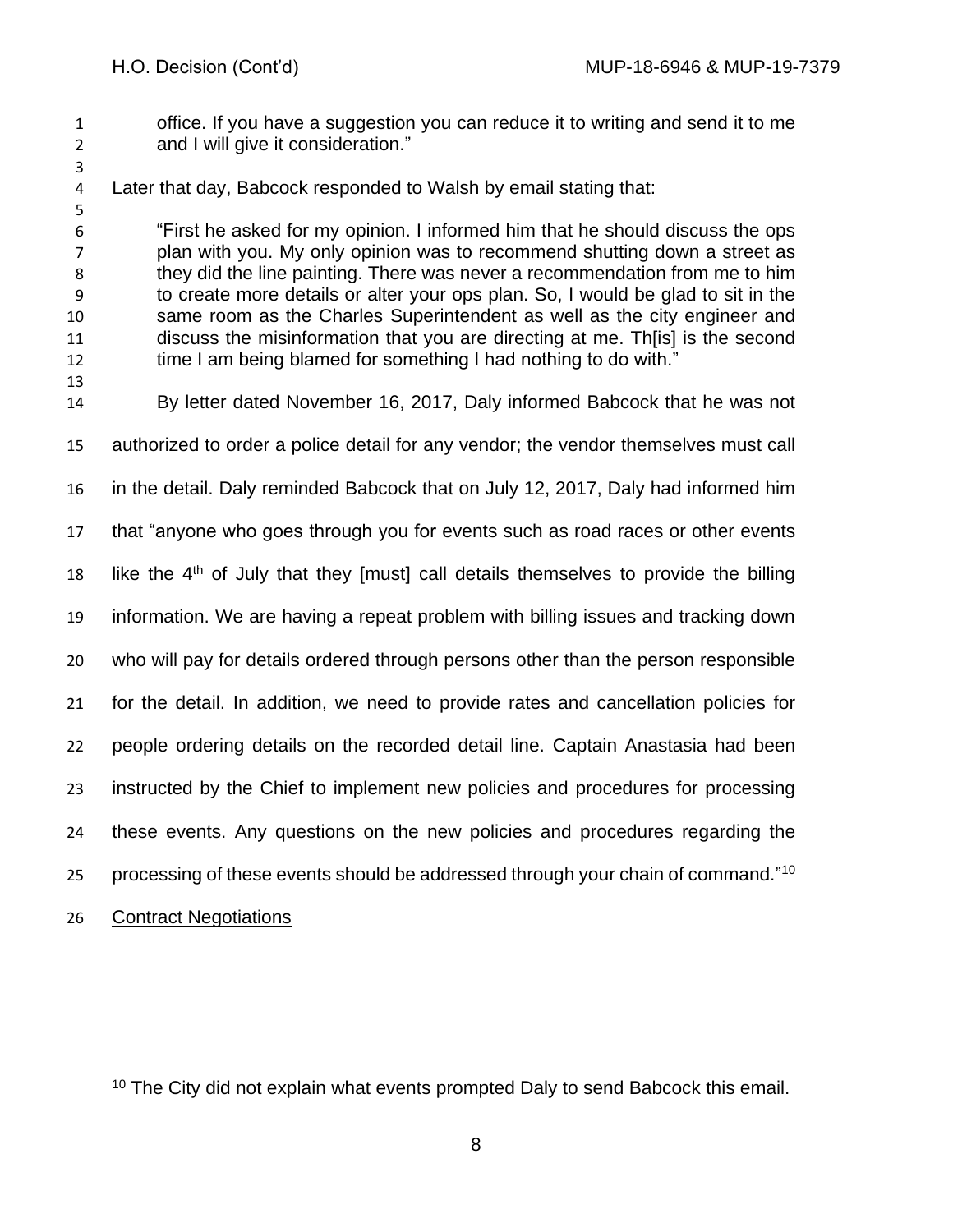1 From 2014 to 2016, Babcock was the Vice President of the Union.<sup>11</sup> In 2014, Babcock was part of a contract bargaining team for the Union which consisted of Berube, 3 Captain Dennis Gerry (Gerry)<sup>12</sup>, Sergeant John O'Connell (O'Connell), Sergeant John 4 Claflin (Claflin), and Lieutenant John Bartinelli (Bartinelli).<sup>13</sup> In 2014, the City's bargaining team consisted of City Attorney Jeffrey Honig (Honig), Chief Financial Officer Maureen Lemieux (Lemieux), the City's Human Resource Director, Chief Mintz, and Executive 7 Officer David MacDonald (MacDonald).<sup>14</sup> As the Executive Officer, MacDonald attended most bargaining sessions and labor management meetings with the Union and Mintz. From 2014 to 2015, the Union and the City held approximately three or four bargaining sessions for a successor contract. During the September of 2015 bargaining session, the parties were discussing the bargaining topic of travel time, and the discussion became heated. Additionally, Geary

13 mentioned that the patrol officer Union had a certain benefit, and the Superior Officers 14 should also have this benefit.<sup>15</sup> MacDonald responded that "if you don't like what you are

15 receiving now as a supervisor, then go back to the patrolman union" or words to that

 $13$  Babcock had a professional and friendly relationship with Mintz.

<sup>&</sup>lt;sup>11</sup> During the 2014 to 2016 timeframe, Captain Dennis Berube (Berube) was the President of the Union.

<sup>&</sup>lt;sup>12</sup> The City hired Geary as a patrol officer on or about 1984. In 2004, Geary was promoted to Sergeant, and in 2016 he was promoted again to Captain. At the time of the hearing, Geary was the Captain in charge of the Special Operations Bureau. In 2014, Geary became a member on the Union's executive board. In 2016, Geary became the Vice President of the Union.

<sup>&</sup>lt;sup>14</sup> The Executive Officer of the Department is the management liaison between the Superior Officers and the Chief of Police for any day-to-day issues.

<sup>&</sup>lt;sup>15</sup> The parties were discussing certain benefits regarding travel time.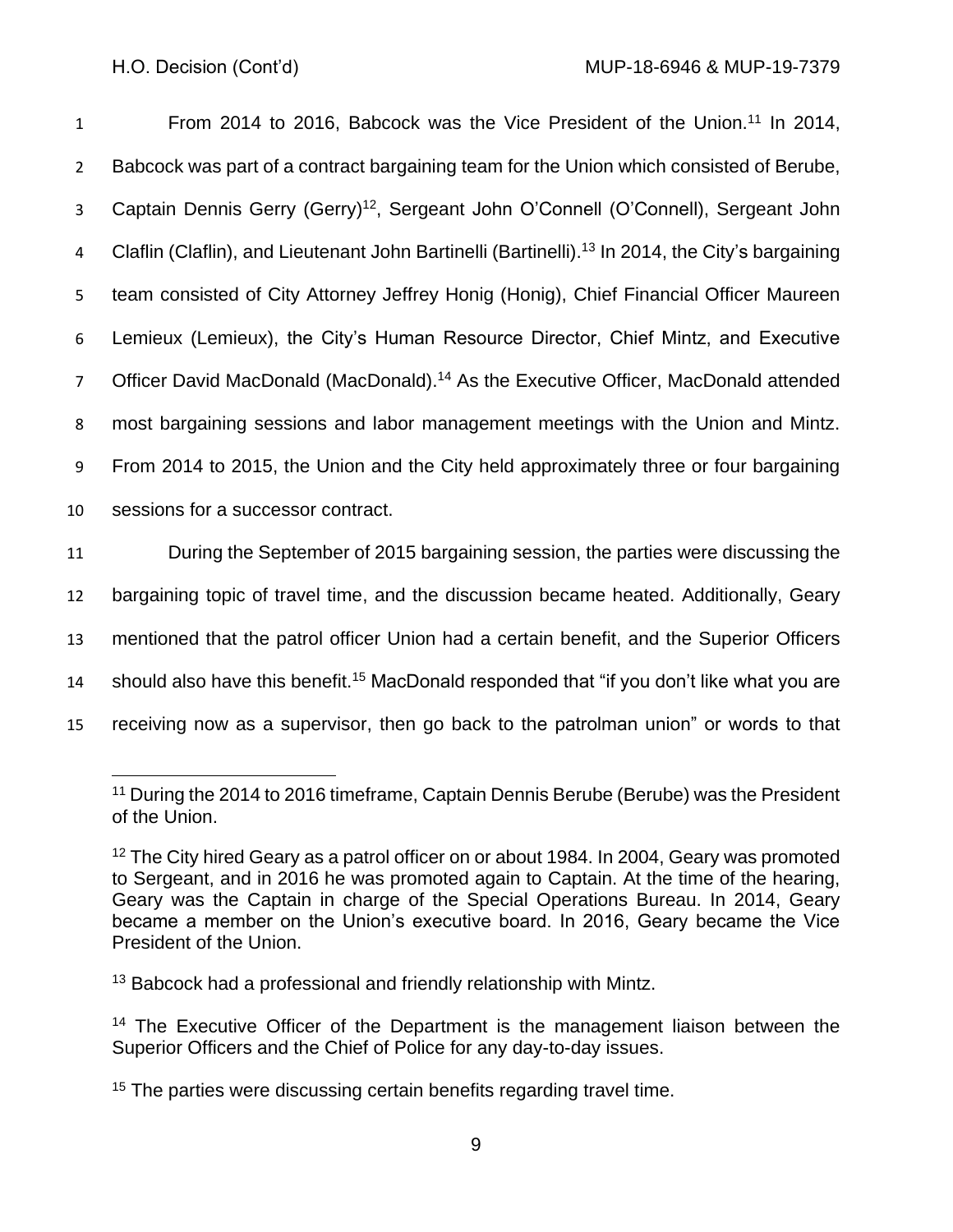effect. Mintz commented that everyone should calm down. In November of 2015, MacDonald replaced Mintz as the Chief of Police for the City. After MacDonald became the Chief of Police, the parties continued to meet to bargain over the successor contract but were not successful in reaching an agreement.

 On July 14, 2016, the parties met to continue contract negotiations, and one of the 6 topics discussed was again the issue of travel time.<sup>16</sup> Babcock, Geary, MacDonald and Lieutenant Daly (Daly), the new Executive Officer, attended the meeting. Babcock and Geary informed MacDonald that the Union believed that he was trying to implement a new policy regarding travel time, and he must bargain with the Union over such implementation, or his actions would be illegal. MacDonald responded that the City did not need to bargain with the Union over this issue. Babcock informed MacDonald that he could not bargain about this issue outside of contract negotiations and handed MacDonald a copy of the City's issues for negotiations of the successor contract which included travel time. MacDonald was upset but took the document outside of the room to make a copy. Upon returning to the room, MacDonald said that he rejected the document and threw it back at Babcock. In response, Babcock held up his hand to grab the document but received a papercut in the process. MacDonald started to yell and swear at Babcock about travel time.

 Afterwards, MacDonald stated that they were done and proceeded to walk out of the room. Babcock and Geary retreated to Geary's office down the hall. Daly came to Geary's office and apologized for MacDonald's behavior in the meeting. Babcock requested that MacDonald apologize to him in person. Several minutes later, MacDonald

<sup>&</sup>lt;sup>16</sup> Travel time is the time it takes an officer to travel to specialized trainings.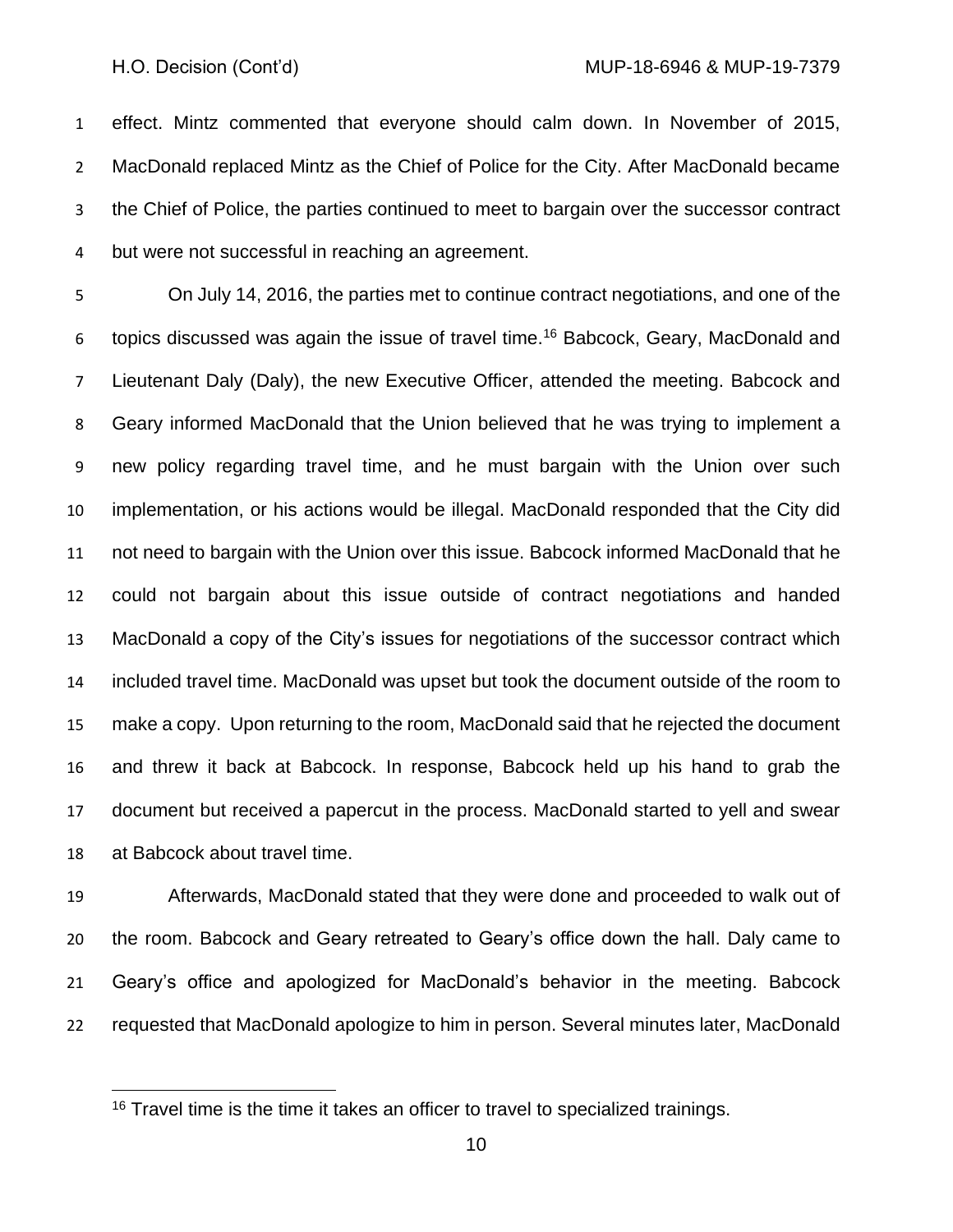entered Geary's office and informed Babcock that he "gets hot, I get wordy, and I'm sure I didn't mean what I did" or words to that effect*.* However, MacDonald denied hitting Babcock with a piece of paper.

 By letter dated July 20, 2016, Babcock demanded that MacDonald rescind changes the Department had made regarding travel time for superior officers. By letter dated July 25, 2016, MacDonald responded to Babcock stating that the Department had not made any recent changes to the travel time policy. MacDonald asserted that the Department had notified the Union in 2013 of any changes to the travel time policy, and the Union failed to request to bargain.

 On May 16, 2017, the Union petitioned the Joint Labor Management Committee (JLMC) to resolve the outstanding contract issues. On October 13, 2017, the JLMC voted to exercise jurisdiction over the parties' dispute. Thereafter, the parties participated in negotiations and mediation with the JLMC, but they did not reach a settlement. In January of 2019, a JLMC 3A hearing was conducted, and the parties proceeded to interest arbitration in February of 2019. The parties met with a tripartite interest arbitration panel on July 13 and July 23, 2019. On or about November of 2019, the tripartite arbitration panel issued an award.

Other Union Activity

 As the Vice President and then the President of the Union, Babcock participated in grievance hearings, grievance arbitrations, DLR proceedings, and general labor/management meetings.

*Communications*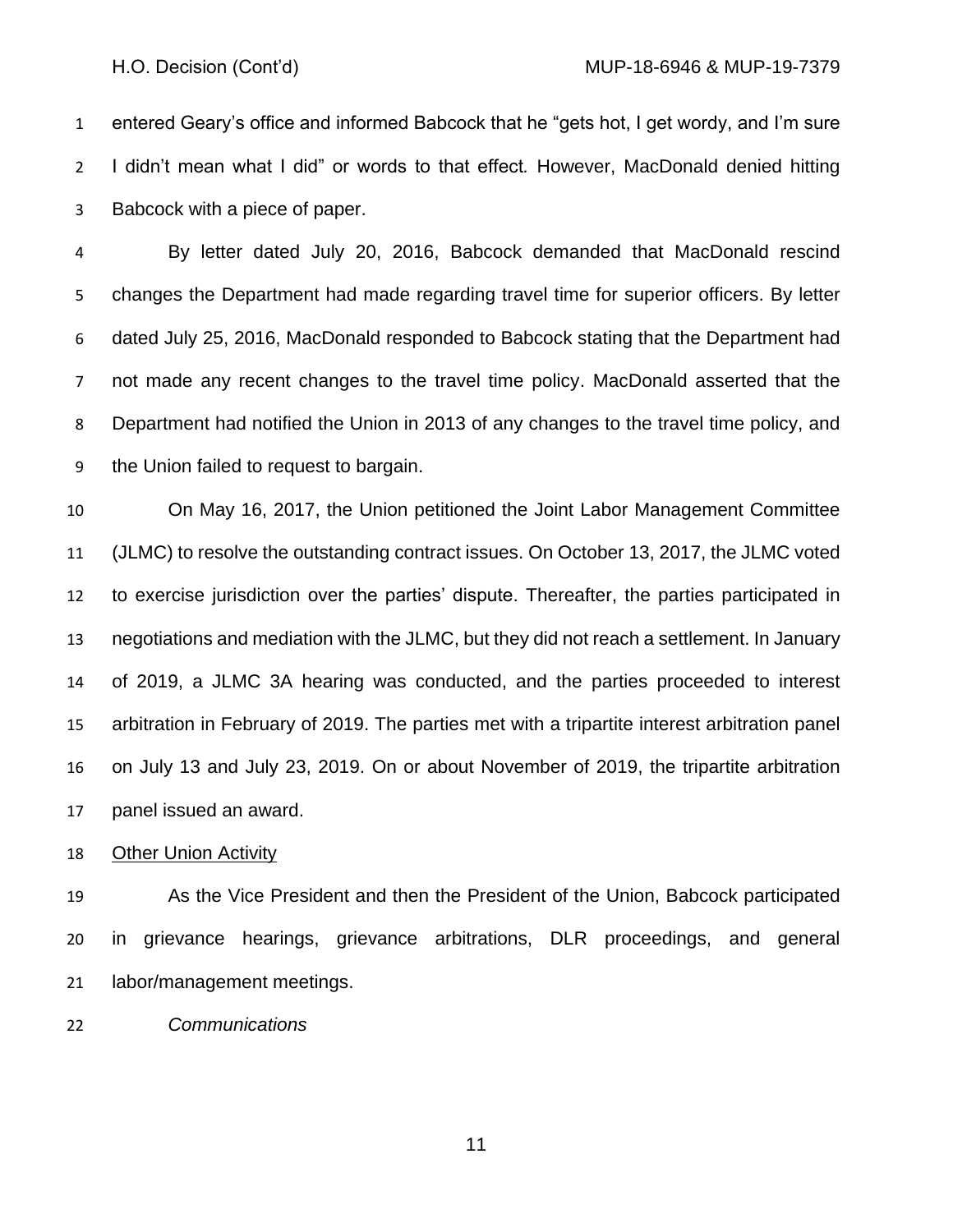Babcock was involved in many communications between the Union and MacDonald regrading labor/ management issues. For example, on August 15, 2016, MacDonald sent Babcock a letter regarding the use of special leave. MacDonald informed Babcock that the City would no longer allow employees to report off duty using special leave without accrued special leave unless they have prior approval of some other type of leave such as Family Medical Leave Act (FMLA). By letter dated August 30, 2016, John Becker (Becker), the Union's attorney responded to MacDonald's letter stating that it referred to proposed changes in working conditions that needed to be bargained with the Union prior to implementation. Becker asserted that the Union considered MacDonald's proposed changes as a proposal for successor contract negotiations and would file an unfair labor practice charge if the changes were implemented prior to bargaining with the Union. After Becker sent the August 30 letter, the City refrained from implementing any of the changes on special leave. On one of MacDonald's weekly visits to the Traffic Bureau, he informed Babcock that he was not happy with Babcock blocking his efforts to change things in the Department.

*Prohibited Practice Charges and Grievances*

 In late September of 2016, MacDonald had called Captain Doe into a conference 18 room to speak about Union related issues regarding Doe.<sup>17</sup> Captain Doe requested that Babcock be present at the meeting, and MacDonald agreed. MacDonald ordered Captain Doe submit to a psychological test. At the meeting, Babcock and MacDonald argued over the City's authority to demand a psych test. As a result of the meeting, Babcock contacted

<sup>&</sup>lt;sup>17</sup> In order to maintain anonymity of the officer the parties had agreed to refer to the officer as Captain Doe in all proceedings.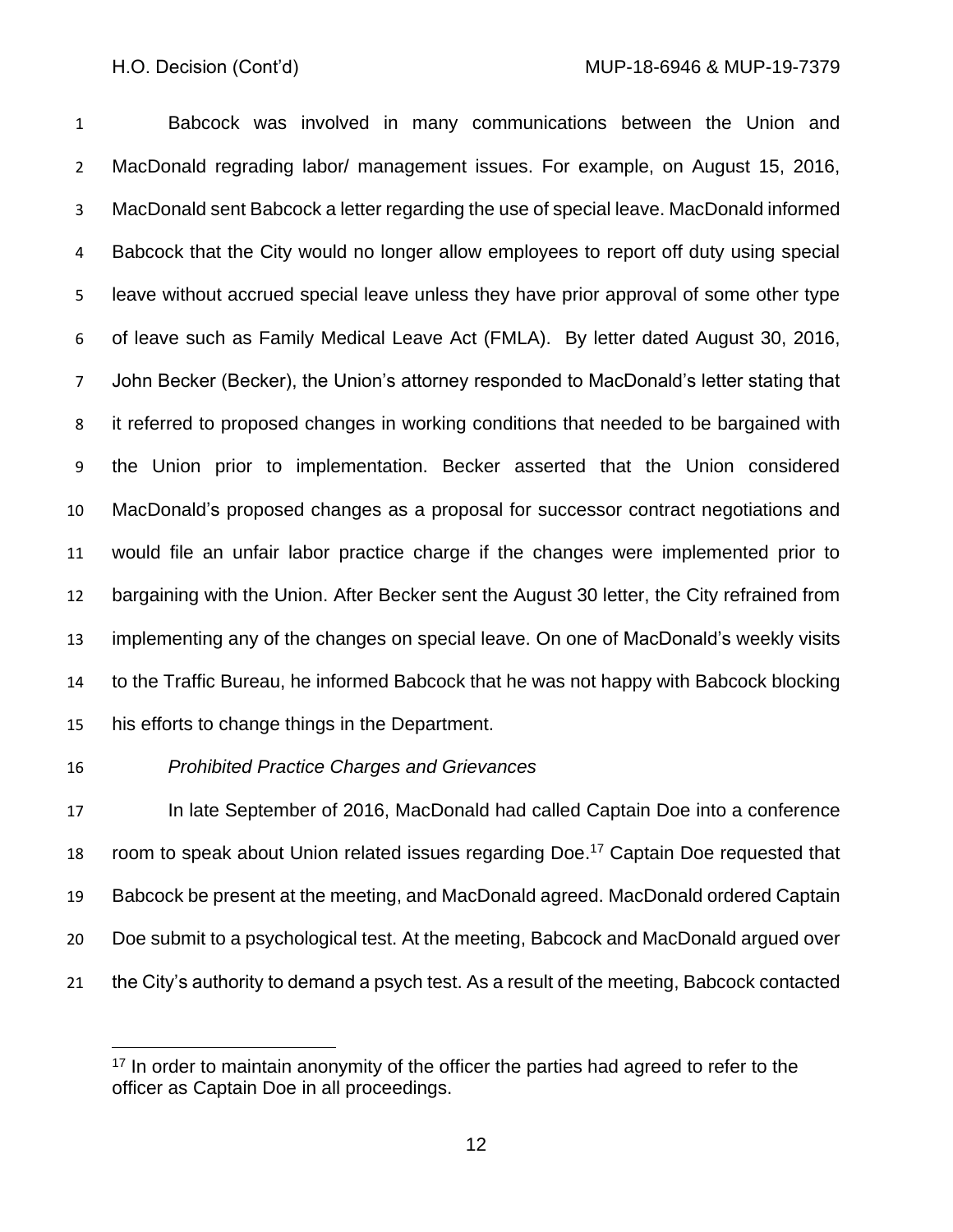Alan Shapiro (Shapiro), the Union' attorney, and asked Shapiro to file an unfair labor practice charge. On October 3, 2016, the Union filed a prohibited practice charge against the City for allegedly violating the Law when it refused to provide the Union with requested information and repudiated the parties' contract pertaining to the Drug and Alcohol 5 policy.<sup>18</sup>

 After the Union filed the charge, Babcock and MacDonald had several conversations about the underlying matter. During one of those conversations, MacDonald informed Babcock that the Union should stop fighting the Captain Doe issue, 9 and Babcock should stop being "an obstructionist."<sup>19</sup> Additionally, Babcock filed a grievance which alleged that the City violated the contract when Captain Doe was given a sobriety test at a physical examination. On October 19, 2017, Babcock filed two grievances on behalf of the bargaining unit alleging that MacDonald violated the contract when he failed to hire a Sergeant for a 14 detail.<sup>20</sup> On March 30, 2018, Babcock filed a grievance on behalf of all Superior Officers

<sup>&</sup>lt;sup>18</sup> The DLR docketed the Union's charge as MUP-16-5532. On January 26, 2017, a DLR investigated the allegations and subsequently issued a Complaint of Prohibited Practice. On February 20, 2018, and April 30, 2018, the DLR conducted a hearing, and on January 30, 2019, the Hearing Officer issued a decision that found the City violated the Law. The City appealed the Hearing Officer's Decision and the CERB upheld the decision in its entirety. The City appealed the CERB's Decision, and the case was pending in the Appeals Court at the time of this hearing in these cases. Babcock attended all proceedings at the DLR and testified for the Union at the hearing. Chief MacDonald was present for the investigation and subsequent hearing as well.

<sup>&</sup>lt;sup>19</sup> Babcock did not provide an exact date for this meeting.

 $20$  The Union brought the grievance to arbitration, and the Union lost. The Union did not provide evidence regarding a date of the arbitration or whether Babcock testified.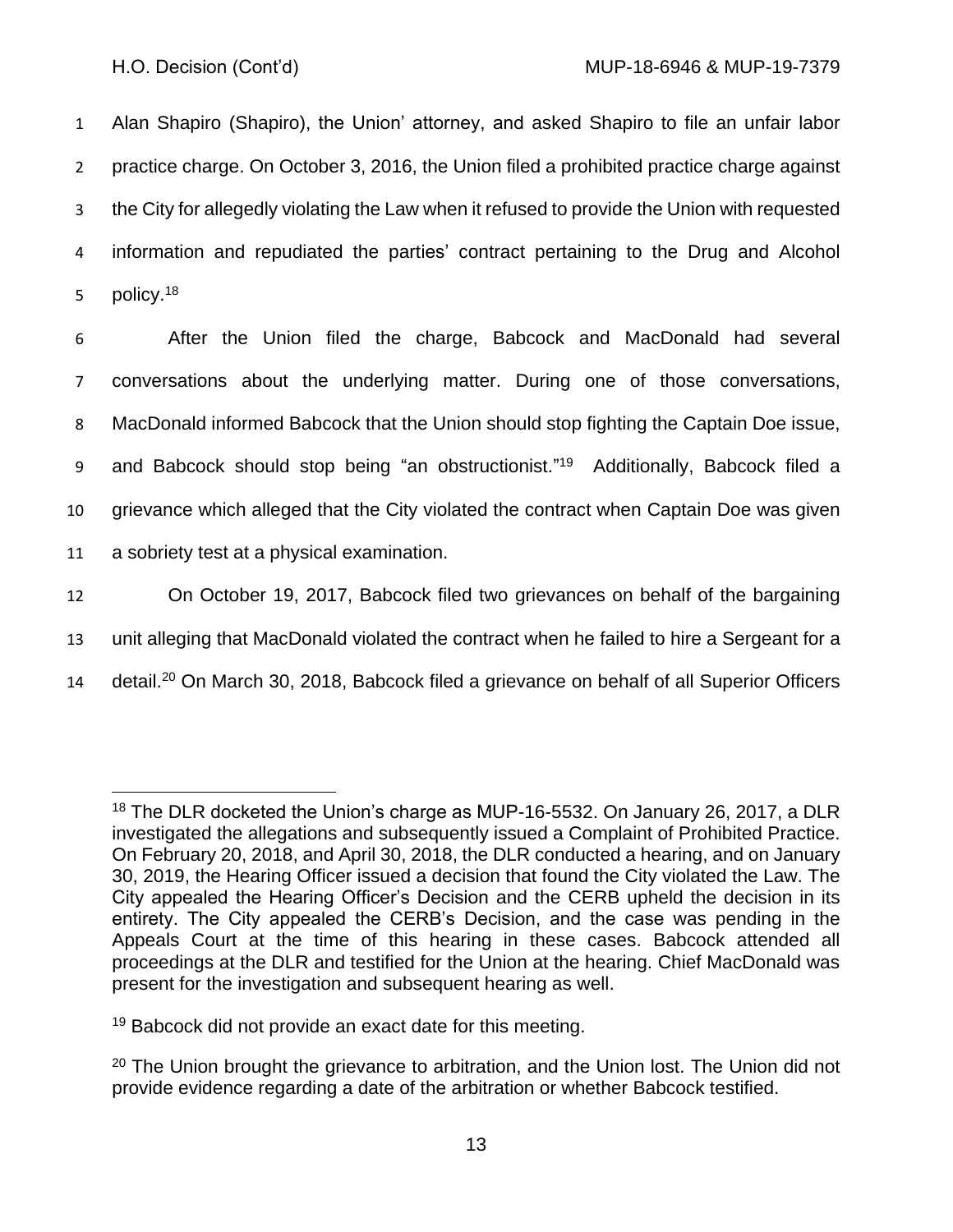1 alleging that MacDonald violated the contract, specifically the Overtime Article, the 2 Special Leave Article and the Hours of Work Article.<sup>21</sup>

## 3 March 9, 2018 Incident

 On or about March 12, 2018, Parking Control Officer Dorothy Crowley (Crowley) 5 requested to speak with Babcock about a bike incident.<sup>22</sup> During the interaction, both Babcock and Crowley raised their voices and became upset. After the conversation, Crowley informed the City's Human Resources Assistant Director Teri Struth (Struth) that Babcock had yelled at her and that she left the interaction in tears. At the direction of MacDonald, Lieutenant George McMains (McMains) requested statements from all 10 officers in the Traffic Bureau who were present on March 12, 2018. $^{23}$  On or about March 23, 2018, McMains issued an investigation report on the March 12 incident. McMains found that Babcock violated the Newton Police Code of Conduct. McMains concluded that Babcock and Crowley both raised their voices in an unprofessional and discourteous manner. However, Babcock, as the supervisor, should not have allowed a potentially contentious discussion with an employee happen out in the open for other employees to overhear.

 $21$  Both MacDonald and Babcock were present at the arbitration. The Union did not provide an exact date of the arbitration.

<sup>&</sup>lt;sup>22</sup> The "bike incident" involved Crowley's bike being vandalized. Additionally, Crowley alleged that her co-workers had vandalized her car by carving a rat into the side panel.

<sup>&</sup>lt;sup>23</sup> Officer Fleming was at the Traffic Bureau on March 12, 2018 when she heard an argument between Babcock and Crowley. After the incident, Fleming sent Crowley to see HR Assistant Director Teri Struth. Thereafter, Struth, Anastasis and Daly met to discuss the incident between Babcock and Crowley. Shortly after, Anastasia informed MacDonald about Babcock's interaction with Crowley.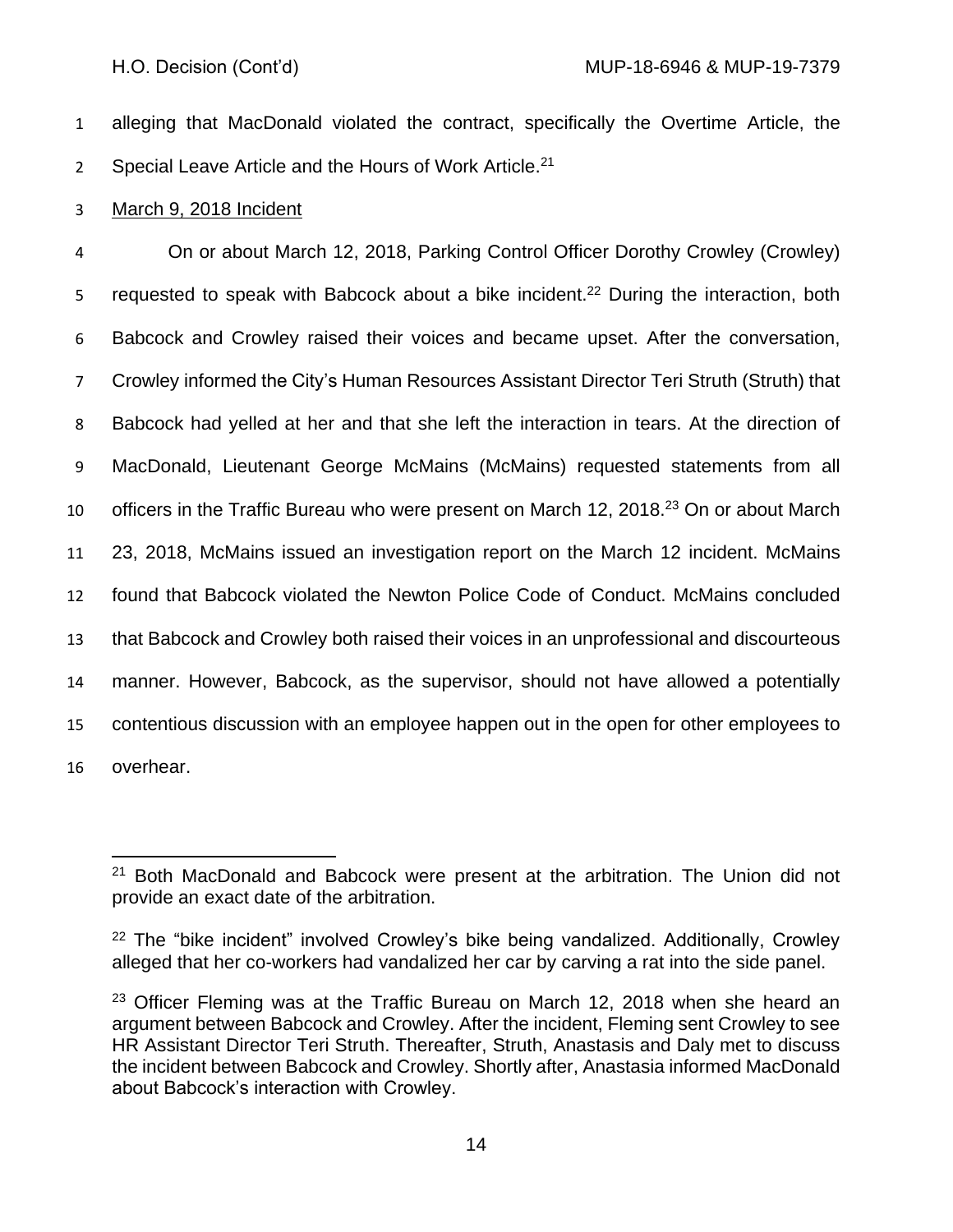By letter dated March 30, 2018, MacDonald issued Babcock a written letter of reprimand for violating the Newton Police Code of Conduct. MacDonald informed Babcock that as a supervisor he was required to have difficult conversations with subordinates and to conduct himself with professionalism and decorum. MacDonald informed Babcock that he failed to conduct himself in such a professional and courteous matter on March 12, 2018. As such, the MacDonald found his actions to merit discipline for conduct unbecoming a police officer.

8 Transfer<sup>24</sup>

9 On April 23, 2018, the City transferred Babcock to the Patrol Unit and placed him 10 on the night shift.<sup>25</sup> MacDonald asked Babcock to meet him in the lunchroom to speak 11 privately. MacDonald handed Babcock a letter dated April 23 which stated that Babcock 12 would be transferred to the Patrol Bureau and assigned to the 3<sup>rd</sup> Platoon, Group VI 13 effective April 30, 2018.<sup>26</sup> Babcock informed MacDonald that he didn't understand why 14 he was being transferred. MacDonald responded that "he was the Chief, therefore he can

<sup>&</sup>lt;sup>24</sup> The parties' CBA permits the City to transfer superior officers when it shall be in the best interests of the City or the Department.

<sup>&</sup>lt;sup>25</sup> After McMain was assigned to the Executive Officer position, MacDonald informed him that he thought several Captains were stagnant in their positions and that the Department would benefit from transferring Captains to different bureaus. Thereafter MacDonald transferred three Captains from their original assignments to different bureaus in the Department.

<sup>&</sup>lt;sup>26</sup> The 3<sup>rd</sup> Platoon is a night Platoon.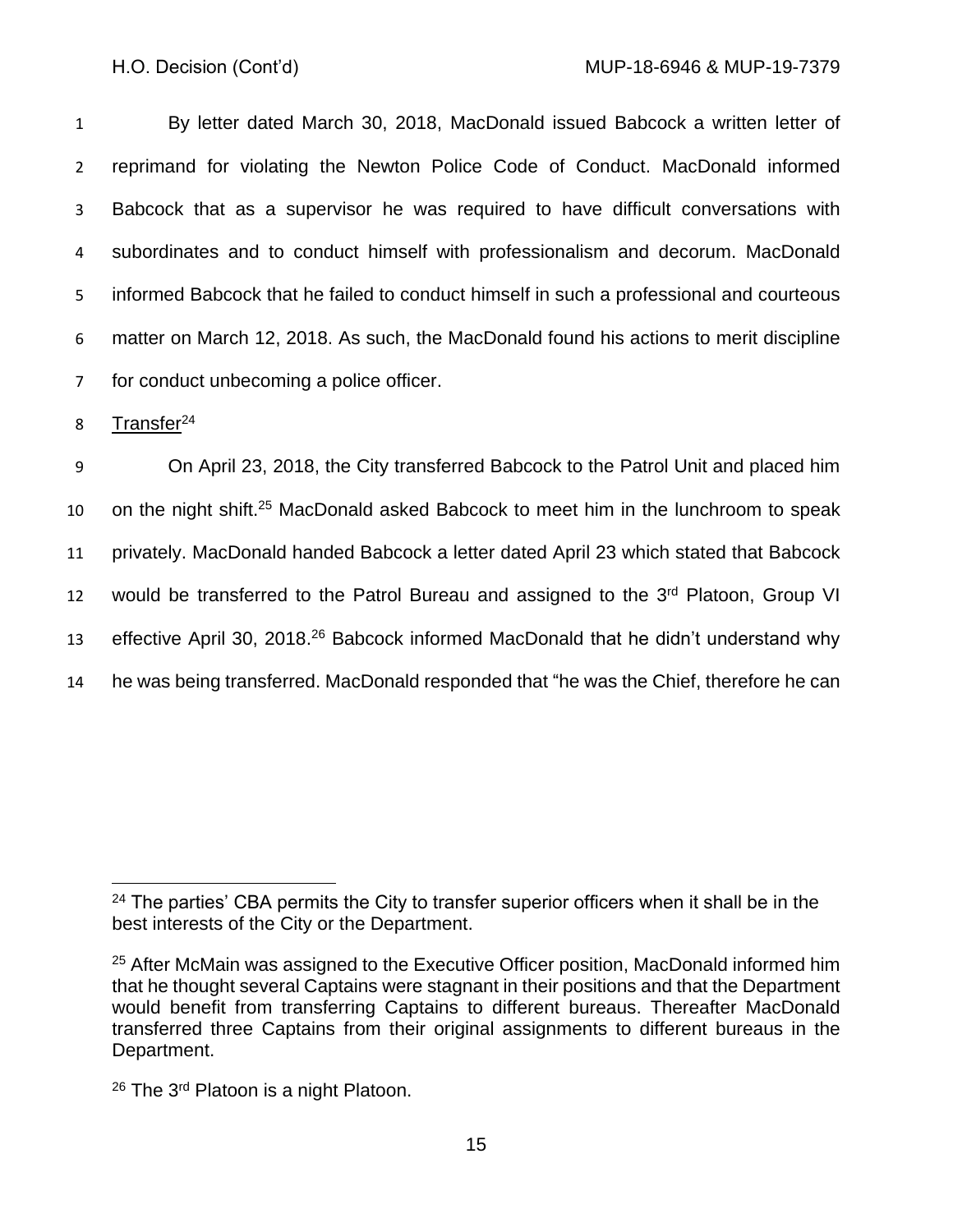1 do what he wanted, and Babcock was being transferred."<sup>27</sup> Babcock inquired why he was

2 being transferred, and MacDonald responded that "this conversation was over."<sup>28</sup>

## Search Warrant Class

4 Captain Dennis Dowling (Dowling),<sup>29</sup> the commanding officer for the Patrol Bureau, wanted the Bureau officers to start writing search warrants. Dowling wanted a sergeant from each platoon in the Bureau to receive certification for search warrants. After being transferred to the Patrol Bureau, Captain Dowling called Babcock to inquire if Babcock would want to attend a Search Warrant training class. Babcock informed Dowling that he 9 was interested in attending the Search Warrant training.<sup>30</sup> Dowling informed Babcock he would get back to him with confirmation of his ability to attend the training. MacDonald has final approval of all training requests over \$200 in value, and the Search Warrant Training cost more than \$200.

 By email dated January 25, 2019, Geary informed MacDonald that Babcock had requested to attend the search warrant class and that he and Dowling had approved the request. MacDonald responded that the Officer in Charge recommended Sergeant McLean for the training, and he approved the selection. Geary informed MacDonald that

 Per the contract, Babcock received an eight (8) percent night shift differential when he was transferred to the Patrol Bureau.

 On or about May 3, 2018, Babcock broke his ankle while off duty and went out on medical leave.

 Dowling has been an officer with the City's Police Department for approximately 34 years. The City promoted Dowling to commander of the Patrol Bureau in 2016.

 Babcock testified that he did not think there was any professional gain to attending the training class.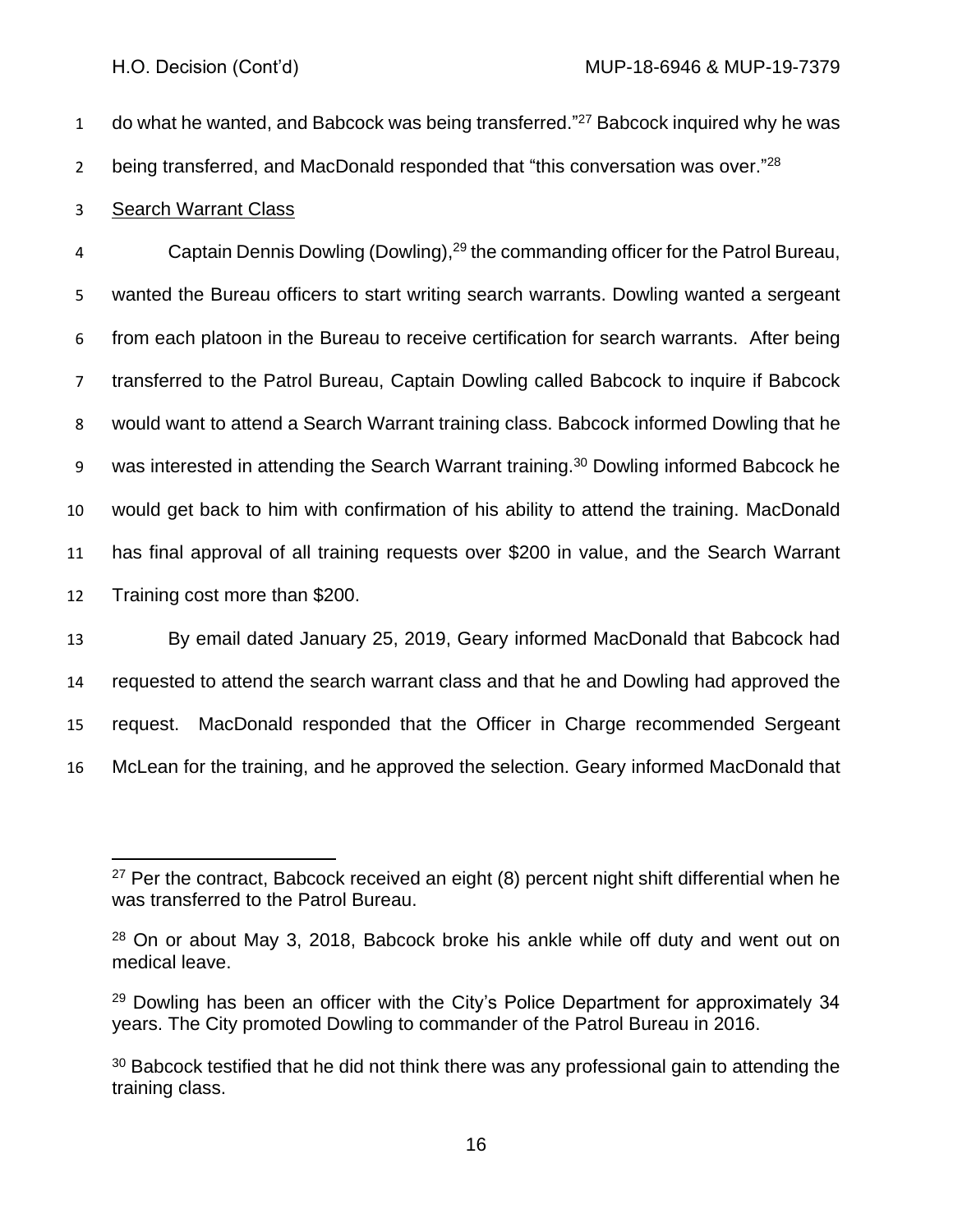McLean had been registered for the training class, but that he would not have recommended McLean to attend the training class.

 By email dated January 30, 2019, Lieutenant Charles Leone (Leone), Babcock's supervisor and Officer in Charge of the Patrol Bureau, informed MacDonald, Geary, and Dowling that it would be a good idea for Babcock to receive a refresher in more basic skills as he had been out of Patrol for an extended period of time. Leone informed the officers that he believed Babcock could benefit from some trainings in the basics, such as bookings, restraining orders, Section 12's, etc. Leone suggested that Babcock receive such refresher courses before being scheduled to receive more in-depth trainings such as Search Warrants. Dowling responded to Leone's email and stated that this was the first time he had heard about issues regarding Babcock since Babcock was reassigned to the Patrol Bureau.<sup>31</sup> Dowling stated he would make sure that Babcock was up to date on all necessary information.

 Dowling called Babcock a second time to inform him that MacDonald had denied his request to attend the Search Warrant training class. Dowling informed Babcock that MacDonald had asked Lieutenant Leone and Lieutenant Mead, the commanding officers in his platoon, of their opinion of who should go to the training, and the conversation resulted in a denial of Babcock's request. MacDonald approved Sergeant Rooney to 19 attend the Search Warrant training.<sup>32</sup> Additionally, MacDonald approved Sergeant McLean to attend the Search Warrant training instead of Babcock.

<sup>&</sup>lt;sup>31</sup> Babcock went out on medical leave for several months after being transferred to the Patrol Bureau.

<sup>&</sup>lt;sup>32</sup> Babcock never received any additional trainings on the basics such as books, Section 12s, and restraining orders. However, on September 23, 2019, the City sent Babcock to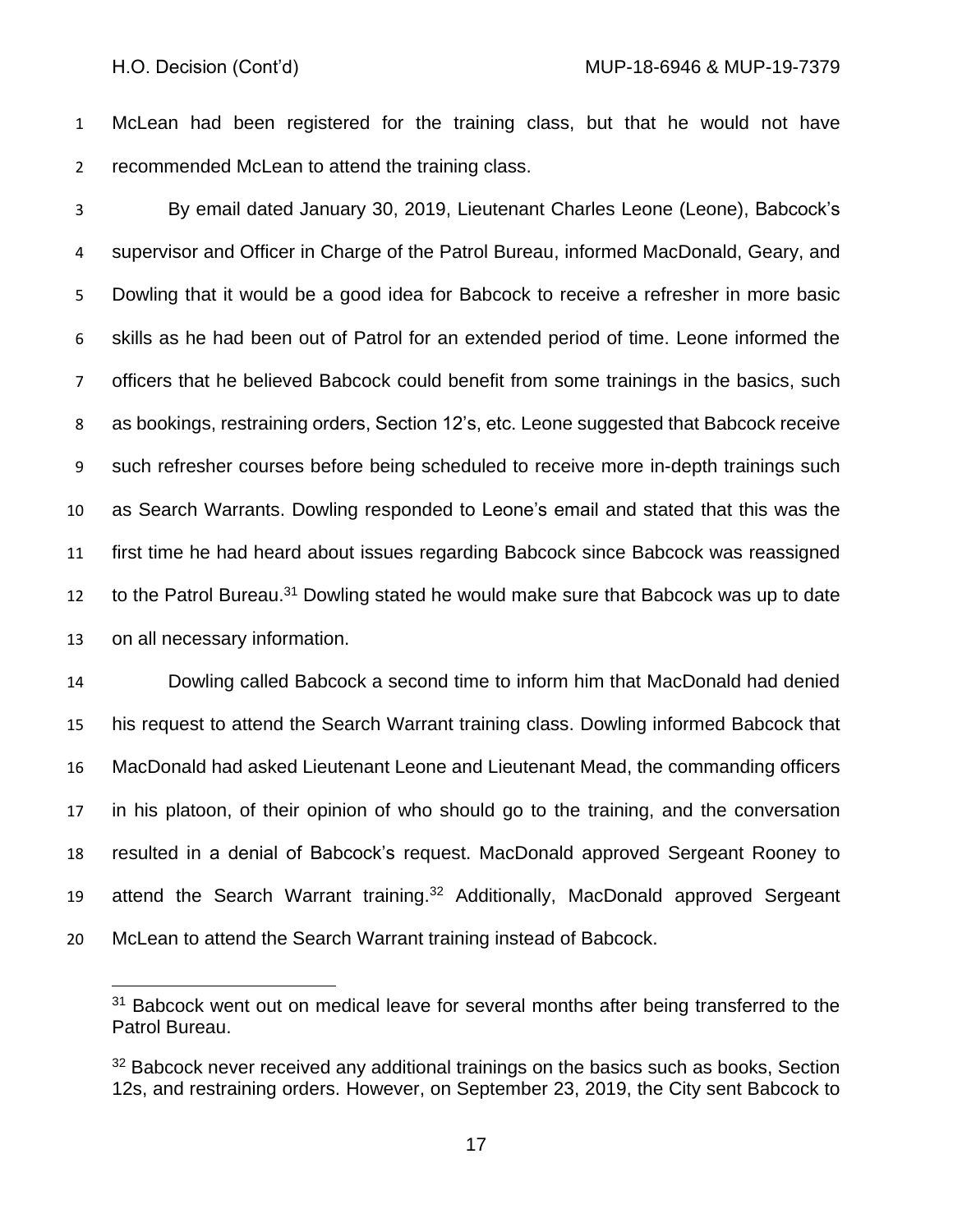## 1 Sergeant Specialist position

 On or about February 8, 2019, the Department posted a job posting for a Sergeant 3 Specialist position.<sup>33</sup> The job posting stated that all interested candidates should fill out a transfer card detailing their qualifications for the position. Within the job posting, the Department outlined several of the Sergeant Specialist's job duties, including but not limited to: training police personnel in the use of firearms, providing "less lethal training," maintaining the inventory of firearms, coordinating tactical training exercises, and 8 maintain training records of the Department.<sup>34</sup> Shortly thereafter, Babcock submitted an application for the position. On or about March 6, 2019, the Hiring Committee interviewed Babcock and Sergeant Peter Wade (Wade), the two applicants who applied for the 11 Sergeant Specialist position.<sup>35</sup> The Hiring Committee consisted of Geary, Lieutenant McMains, Sergeant Frank Eldridge (Eldridge) and Mary O'Neil from the City's Human Resources Department.

14 By letter dated March 6, 2019, Geary informed MacDonald that: "The interview

15 committee for the special Operations Sergeant position met on Wed[nesday], 3/6/19. The

16 committee consisted of Captain Dennis Geary, Lieutenant George McMains,<sup>36</sup> Sergeant

<sup>35</sup> Dowling wrote a letter of recommendation for Wade.

the "Law Enforcement on the Stand" training. On October 4, 2019, the City sent Babcock to the "Advanced Domestic Violence Seminar Commonwealth Police Legacy" training.

<sup>&</sup>lt;sup>33</sup> On February 11, 2019, the Department reposted the Sergeant Specialist job posting with an extended deadline to submit an application.

<sup>&</sup>lt;sup>34</sup> The Special Operations position had a nighttime differential.

 $36$  In 1997, the City hired McMains as a patrol officer and promoted him to Sergeant approximately four years later. In 2016, the City assigned McMains as a sergeant in the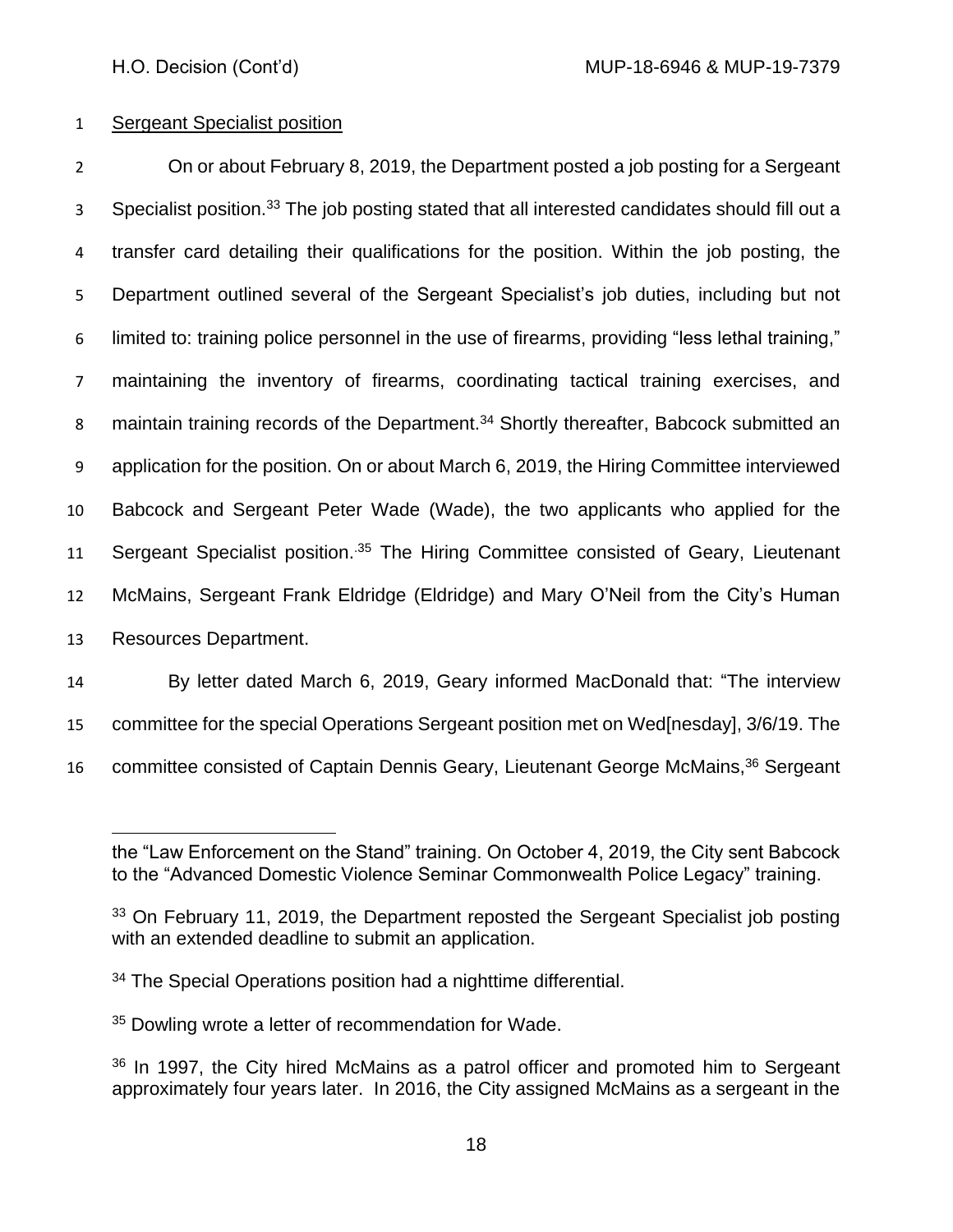Frank Eldridge, and Mary O'Neil from H[uman] R[esources]. We interviewed Sgt. Jay Babcock at 2:00pm and Sgt. Peter Wade at 2:30pm. The committee members all expressed the opinion that it would have been better if we had more applicants. After the interviews and discussion among the members, the members gave their opinions about the candidates. Sgt. Wade and Sgt. Babcock each received 2 opinions that each was the best candidate of those who applied. My recommendation as bureau commander is Sgt. 7 Babcock."37

8 A few days after the interviews, MacDonald informed Geary that he could not accept his recommendation and mentioned that Sergeant Valente might be a good fit for the position. Geary informed MacDonald that he did not have experience dealing with Valente, and therefore could not comment. MacDonald asked if Geary could think of anyone else who would make a good fit for the position. Geary mentioned Sergeant Tramontozzi (Tramontozzi), but MacDonald stated that Tramontozzi would not be 14 available. $38$  MacDonald stated that he would speak with Valente and see if he was interested in the position. Afterwards, Valente stopped by Geary's office to discuss the 16 job duties and responsibilities of the position.  $39$ 

Police Department's Internal Affairs Bureau. In 2018, the City promoted McMains to Lieutenant, and in 2019, assigned him to the Executive Officer position.

<sup>&</sup>lt;sup>37</sup> McMains recommended Wade for the Special Operations position because of his extensive experience in firearm training in the Armed Forces.

<sup>38</sup> Tramontozzi applied and was awarded the position of Detective.

<sup>&</sup>lt;sup>39</sup> Around the same time as the Special Operations position was posted, the City had posted and interviewed for a Detective position. Valente was not selected for the Detective position. However, because Valente had submitted his resume to the City to apply for the Detective position, the Chief had a copy of his current resume which included his full work history.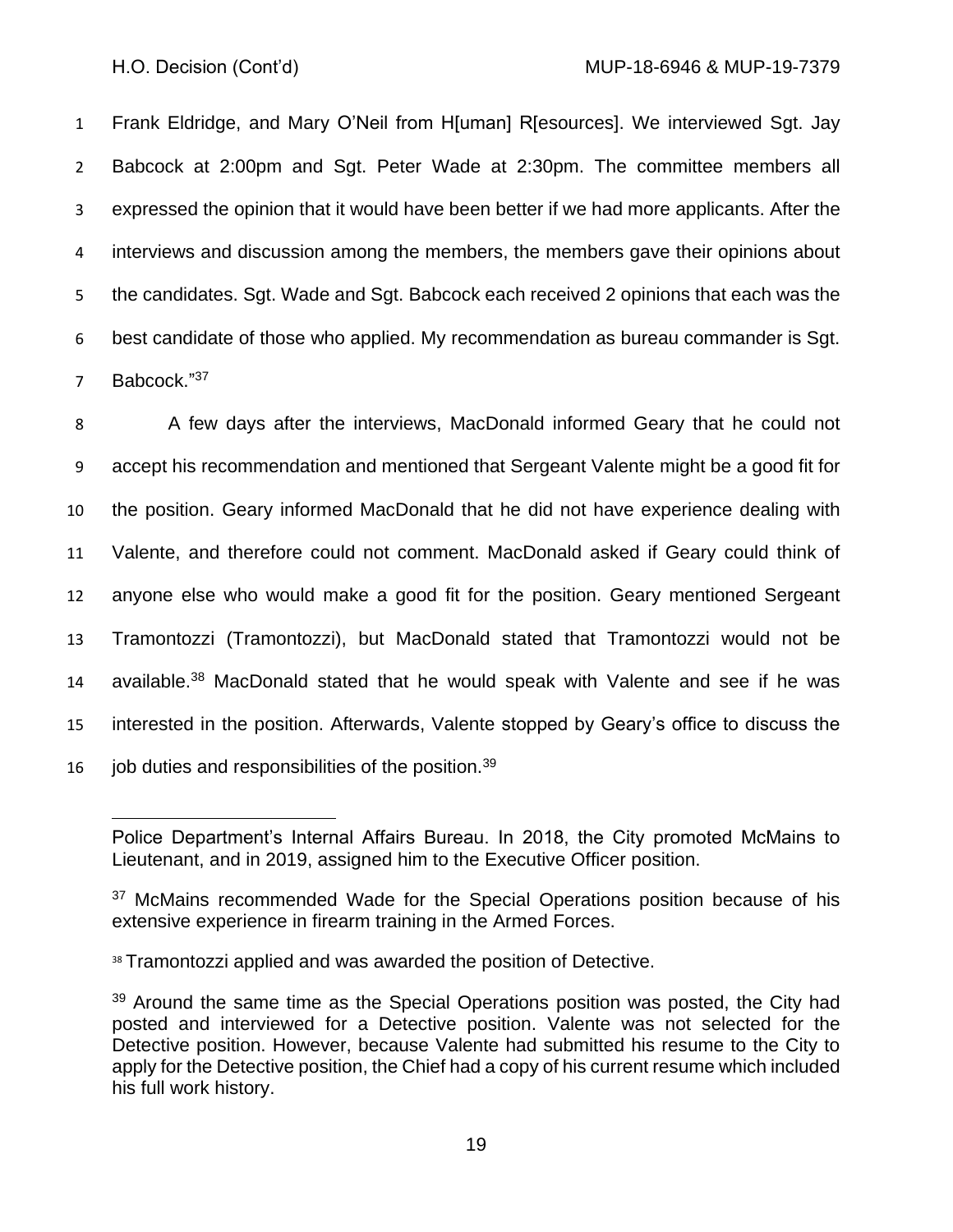MacDonald selected Sergeant Dan Valente to fill the Sergeant Specialist position. 2 Valente did not interview with the committee.<sup>40</sup> The Department did not provide Babcock with an explanation as to why he was not selected for the position. **Opinion** *Prima Facie Case* A public employer that retaliates or discriminates against an employee for engaging in activity protected by Section 2 of the Law violates Section 10(a)(3) of the Law. Southern Worcester Reg. Voc. School District v. Labor Relations Commission, 388

9 Mass. 414 (1982); School Committee of Boston v. Labor Relations Commission, 40 Mass. App. Ct. 327 (1996). To establish a prima facie case of discrimination, a charging party must show that: 1) an employee was engaged in activity protected by Section 2 of the Law; 2) the employer knew of that conduct; 3) the employer took adverse action against the employee; and 4) the employer took the adverse action to discourage the protected activity. Quincy School Committee, 27 MLC 83, 92, MUP-1986 (December 29, 2000); Town of Clinton, 12 MLC 1361, 1365, MUP-5659 (November 9, 1985).

Protected Activity and Employer Knowledge

 The Commonwealth Employment Relations Board (CERB) has decided that an employee's activity is protected if it focuses on generally applicable terms and conditions of employment that impact the collective bargaining unit as a whole. City of Boston, 8 MLC 1872, 1875, MUP-3994 (February 25, 1982); Town of Shrewsbury, 5 MLC 1519, 1523, MUP-2999 (December 22, 1978). To be concerted, the evidence must demonstrate

 Prior to being selected to fill the Special Operations position, Valente was the firearms instructor.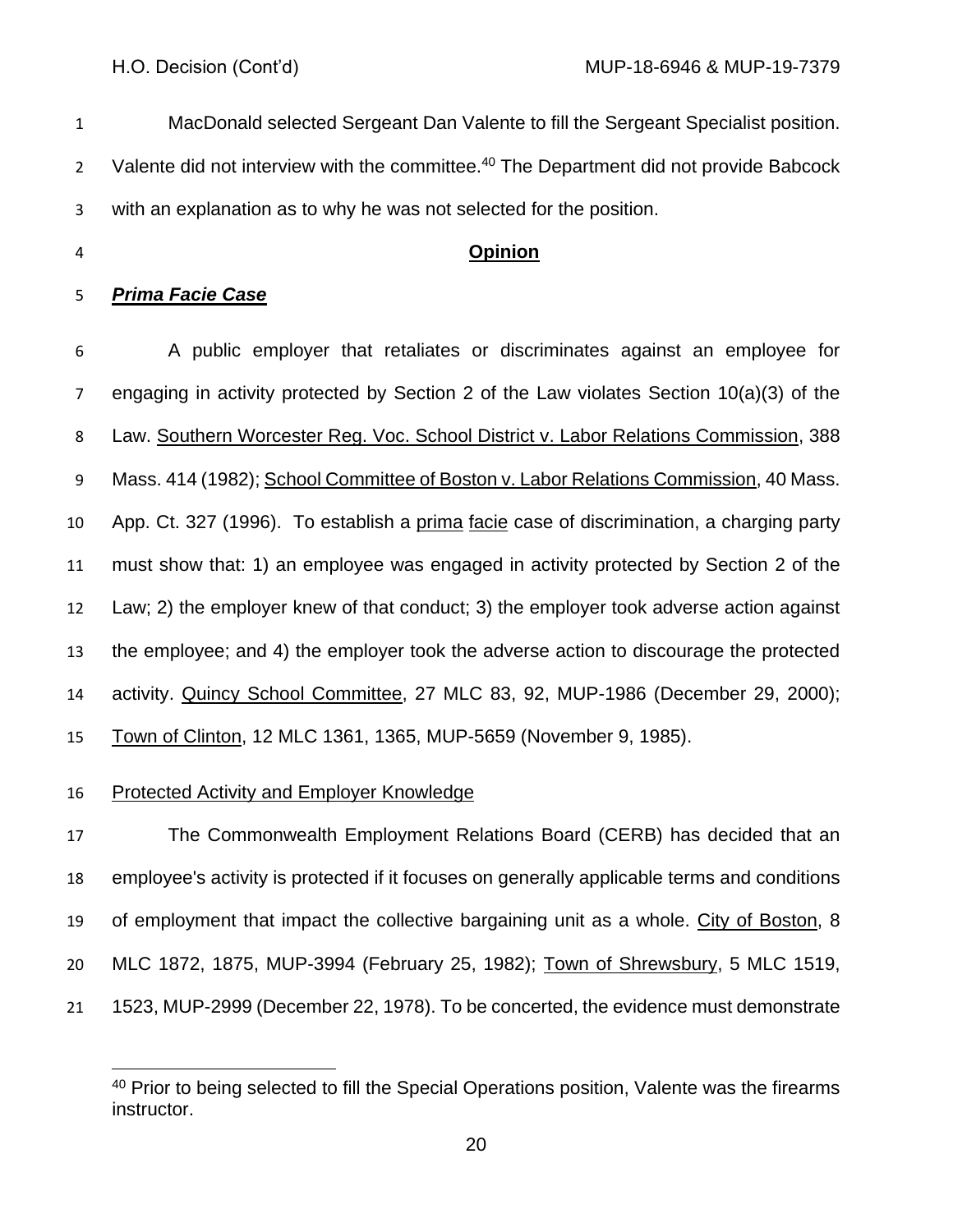H.O. Decision (Cont'd) MUP-18-6946 & MUP-19-7379

 that the employee is acting with other employees, or on the authority of other employees, rather than acting out of self-interest. Town of Southborough, 21 MLC 1242, 1249, MUP- 8521 (August 29, 1994)(citing Meyers Industries, 268 NLRB 493, 115 LRRM 1025 (1984)). Compare Commonwealth of Massachusetts, 14 MLC 1743, 1747, SUP-3081 (May 19, 1988)(probationary employee's complaints with other employees about unhealthy working conditions constituted concerted activity) with Town of Athol, 25 MLC 208, 211, MUP-1448 (June 11, 1999)(employee's safety and work break complaints did not constitute concerted activity, because the employee was acting alone and without the authority of other employees); Higher Education Coordinating Council, 24 MLC 97,102, SUP-4095, 4096, 4098, 4099 (April 27, 1998)(without evidence that the employee was acting with other employees or acting on their authority, the filing of a sexual harassment complaint is not concerted activity).

 The Union demonstrated that Babcock engaged in numerous acts protected by Section 2 of the Law, e.g.: 1) participating in successor contract negotiations as a Union officer; 2) filing a petition with the JLMC; 3) filing grievances on behalf of bargaining unit members and participating in the subsequent arbitrations; 4) filing prohibited practice charges and testifying in the subsequent proceedings; and 4) participating in labor/management communications and meetings as a Union officer. As the City was a named party in the grievances, prohibited practice charges and JLMC petition, and MacDonald was a participant in labor management meetings as well as contract negotiations, the City was aware of Babcock's protected, concerted activity.

22 Adverse Actions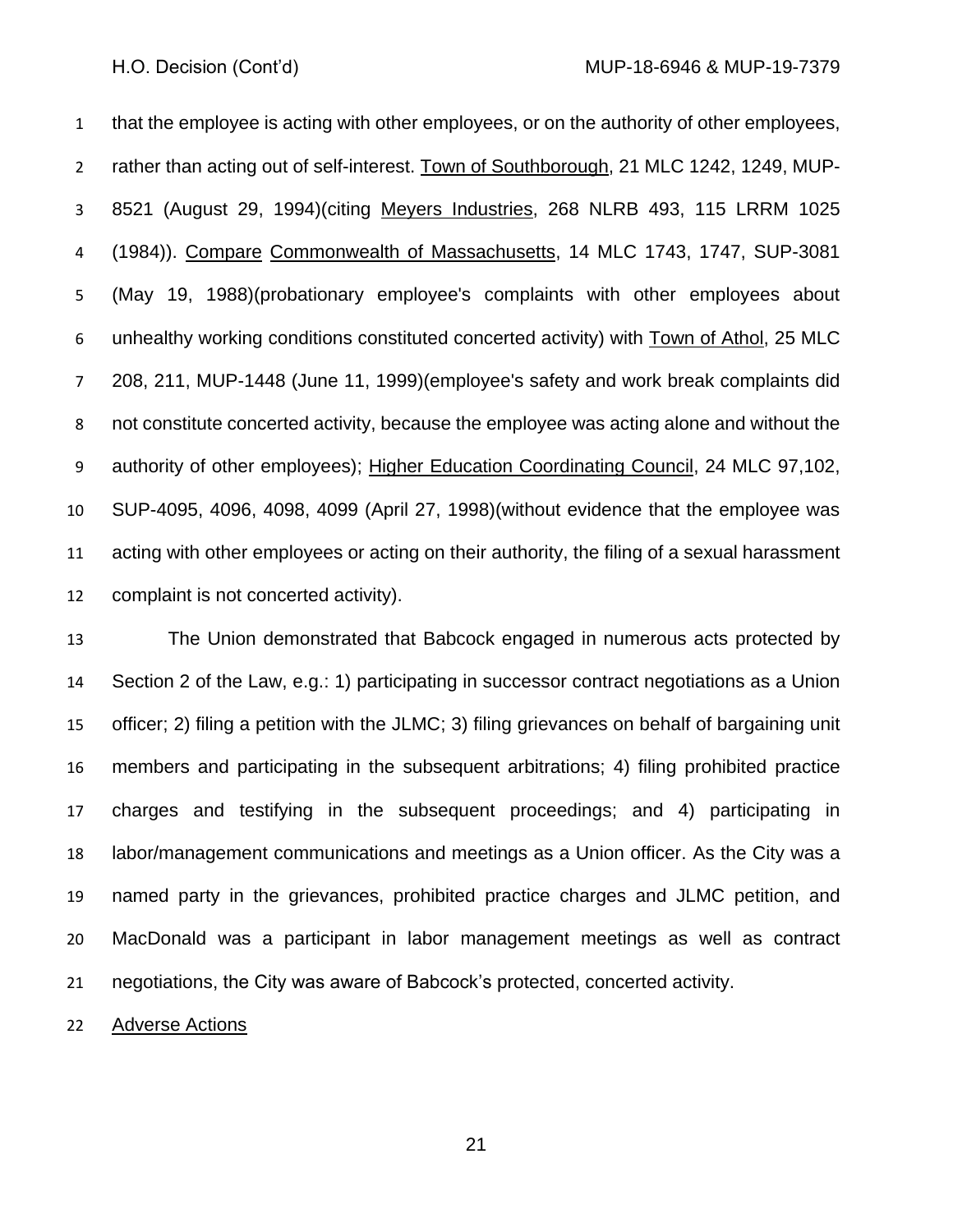The Union contends that the City took the following adverse actions against Babcock: 1) transferring him from the Traffic Bureau to the Patrol Division; 2) denying his request to attend a specialized Search Warrant training course; and 3) not selecting him for the Sergeant Specialist position and awarding the position to Sergeant Valente.

 The CERB has consistently defined adverse action as an adverse personnel action, such as a suspension, discharge, involuntary transfer or reduction in supervisory authority. City of Boston, 35 MLC 289, 291, MUP-04-4077 (May 20, 2009); Town of Dracut, 25 MLC 131, 133, MUP-1397 (February 17, 1999). Many management decisions, though possibly inconvenient or even undesirable, do not constitute adverse employment actions unless the charging party is materially disadvantaged in some way. See City of Boston, 35 MLC 289, 291, MUP-04-4077 (May 20, 2009)(citing MacCormack v. Boston Edison Co., 423 Mass. 652, 662 (1996)(plaintiff failed to prove adverse action element of a prima facie case of unlawful retaliation where there was no evidence that he had been disadvantaged in respect to salary, grade, or other objective terms and conditions of 15 employment); Sallis v. Univ. of Minnesota, 408 F.3d 470, 476 (8<sup>th</sup> Cir. 2005)(termination, reduction in pay or benefit, and changes in employment that significantly affect an employee's future career prospects constitute material employment disadvantage but minor changes that merely inconvenience an employee or alter work responsibilities do not)). I address each alleged adverse action below.

*Transfer*

 The Union contends that the City took adverse action against Babcock when it transferred him from the Traffic Bureau to the Patrol Bureau. As a Sergeant in the Traffic Bureau, Babcock worked the day shift from Monday through Friday. The Union asserts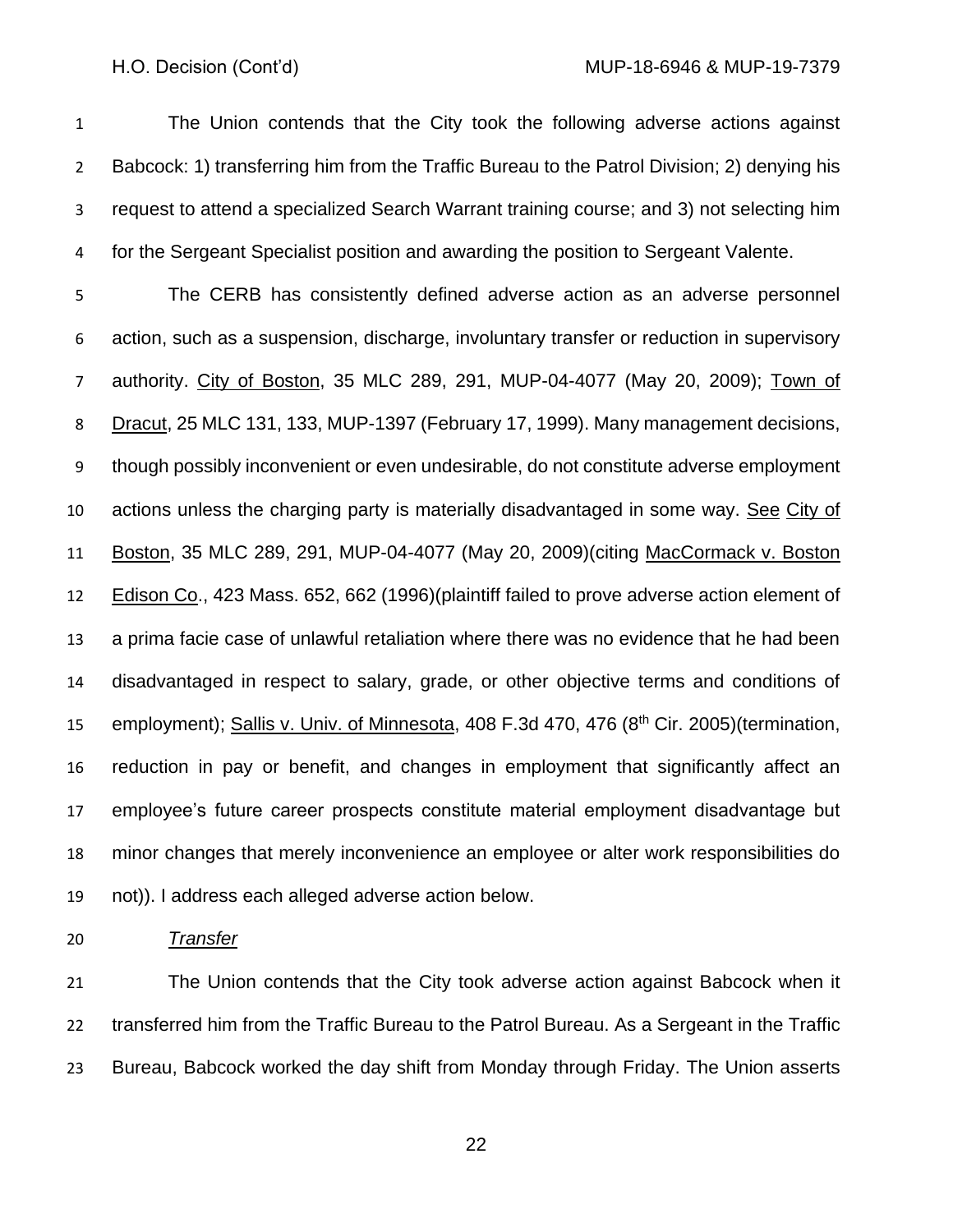that the City took adverse action against Babcock when it transferred him to the Patrol Bureau because he was placed on the night shift and lost the benefit of working during the day and having time off for his family at night and on the weekends. Given the loss of the daytime shift, the Union contends that the City's decision to involuntarily transfer Babcock from the Traffic Bureau to the Patrol Bureau was an adverse action under the Law.

 The City contends that its decision to transfer Babcock from the Traffic Bureau to the Patrol Bureau was not an adverse action under the Law. The City asserts that its decision to transfer Babcock did not result in an actual and material disadvantage in his terms and conditions of employment because he received an eight percent differential pay rate for working the night shift. Additionally, the City argues that the Union did not demonstrate any other change or disadvantage to Babcock's terms and conditions of employment other than working the night shift. The City asserts that its decision to transfer Babcock to the Patrol Bureau was merely an inconvenience and not adverse action under the Law.

 In order to be an adverse action, Babcock must have been materially disadvantaged in some way. *See* City of Boston*,* 35 MLC at 291. The CERB has held that an involuntary transfer to a less desirable position constitutes adverse action. Boston City Hospital, 11 MLC 1065, 1072, MUP-4893, (July 25, 1984). In this case, the City's decision to involuntarily transfer Babcock from a daytime shift in the Traffic Bureau to a nighttime shift in the Patrol Bureau did result in an actual and material disadvantage in his terms and conditions of employment. An officer's ability to work the daytime shift and have weekends off undoubtably is an advantage, so much so that the City has created a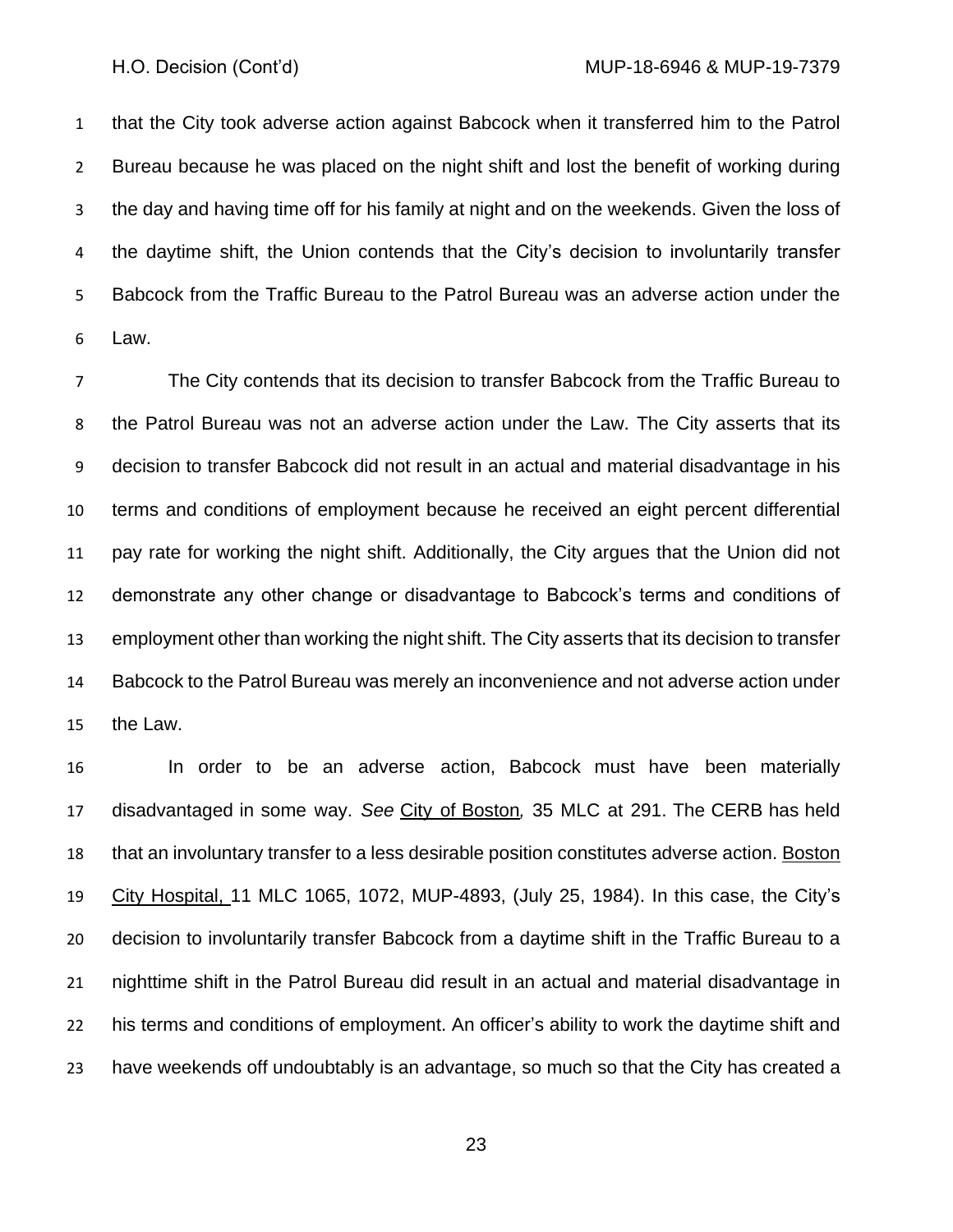differential pay for the officers who have to work night shift. The City's argument that any disadvantage over the loss of the daytime shift for Babcock was rectified by the differential pay ignores the fact that Babcock received overtime at a four-hour minimum each time he attended an evening meeting. The City failed to demonstrate that Babcock earned more money on the evening shift with the differential pay, than on the day shift with the overtime opportunities. Even if the City had proven that Babcock made more money working the night shift in Patrol, it would not mean that the City's decision to transfer him to the night shift was not a material disadvantage to his terms and conditions of employment.

 Moreover, the Union established that a sergeant position in the Traffic Bureau was a specialty assignment and thus was a desirable and distinguished position within the Department. As such, Babcock was materially disadvantaged when the was transferred from a specialty assignment to the Patrol Bureau. See Suffolk County Sheriff's Department, 27 MLC 155, 159, MUP-1498 (June 4, 2001) (employer's failure to consider 15 employee for favorable and prestigious assignment constituted adverse action); see also Town of Holbrook, 15 MLC 1221, 1225, MUP-6344 (November 3, 1988) (sergeant's 17 permanent assignment to desk duty was punitive and constituted adverse action); see also Boston City Hospital, 11 MLC at 1072 (an involuntary transfer to a less desirable position constituted adverse action). Therefore, I find that the City's decision to transfer Babcock from the Traffic Bureau to the Patrol Bureau constituted an adverse action under the Law.

### *Search Warrant Training*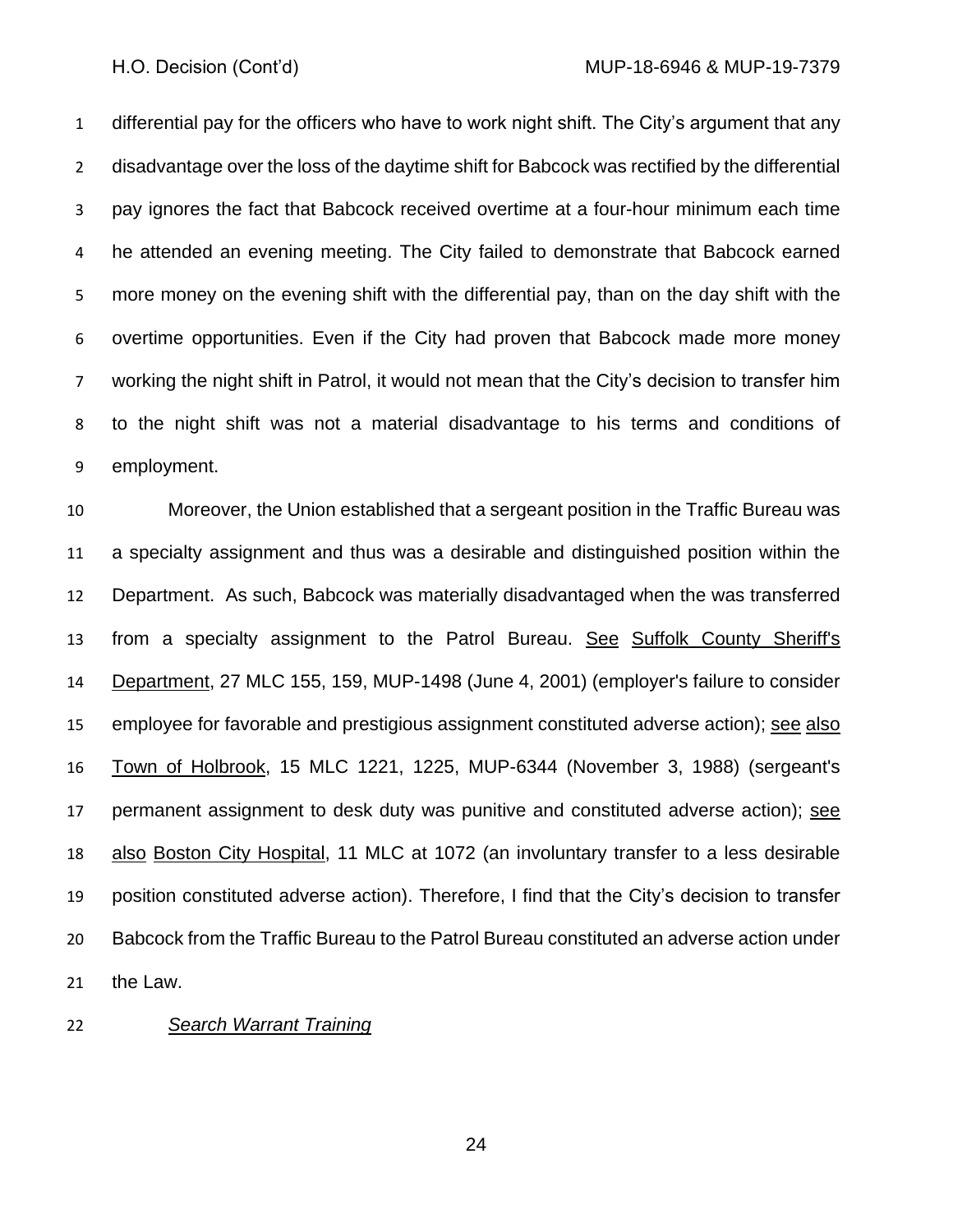The Union contends that the City took adverse action against Babcock when it denied his request to attend the Search Warrant training. According to the Union, the City's decision deprived Babcock of an opportunity to secure additional training, and Babcock perceived the denial as punitive in nature. The City argues that its decision to deny Babcock's request to attend the Search Warrant training did not amount to any actual or material disadvantage to Babcock's terms and conditions of employment, and therefore it is not an adverse action. The City contends that Babcock is still able to write search warrants in his role as an officer, and because the City sent him to other trainings, no harm resulted from the denial. Additionally, the City highlighted the fact that Babcock believed that attending the Search Warrant training would not benefit him personally or professionally.

 Despite Babcock's opinion that the Search Warrant training would not have benefited him personally or professionally, the training still would have given him extra knowledge about the topic at hand. Babcock's participation in the Search Warrant training would have been an opportunity to learn and strengthen his skill sets and as such, it would be beneficial in advancing his career prospects. Further, the fact that Babcock occasionally filled out a Search Warrant does not mean that he would not have benefited from additional education on the topic. Additionally, Babcock viewed the Chief's denial of 19 his request to attend the Search Warrant training as punitive in nature. See Town of **Holbrook**, 15 MLC 1221, 1225. MUP-6344 (November 3, 1988). As such, the City's decision to deny Babcock's request to attend the Search Warrant training was an adverse 22 action under the Law. Board of Higher Education and Massachusetts Community College Council, MTA/NEA, 32 MLC 181, SUP-02-4892 (June 21, 2006).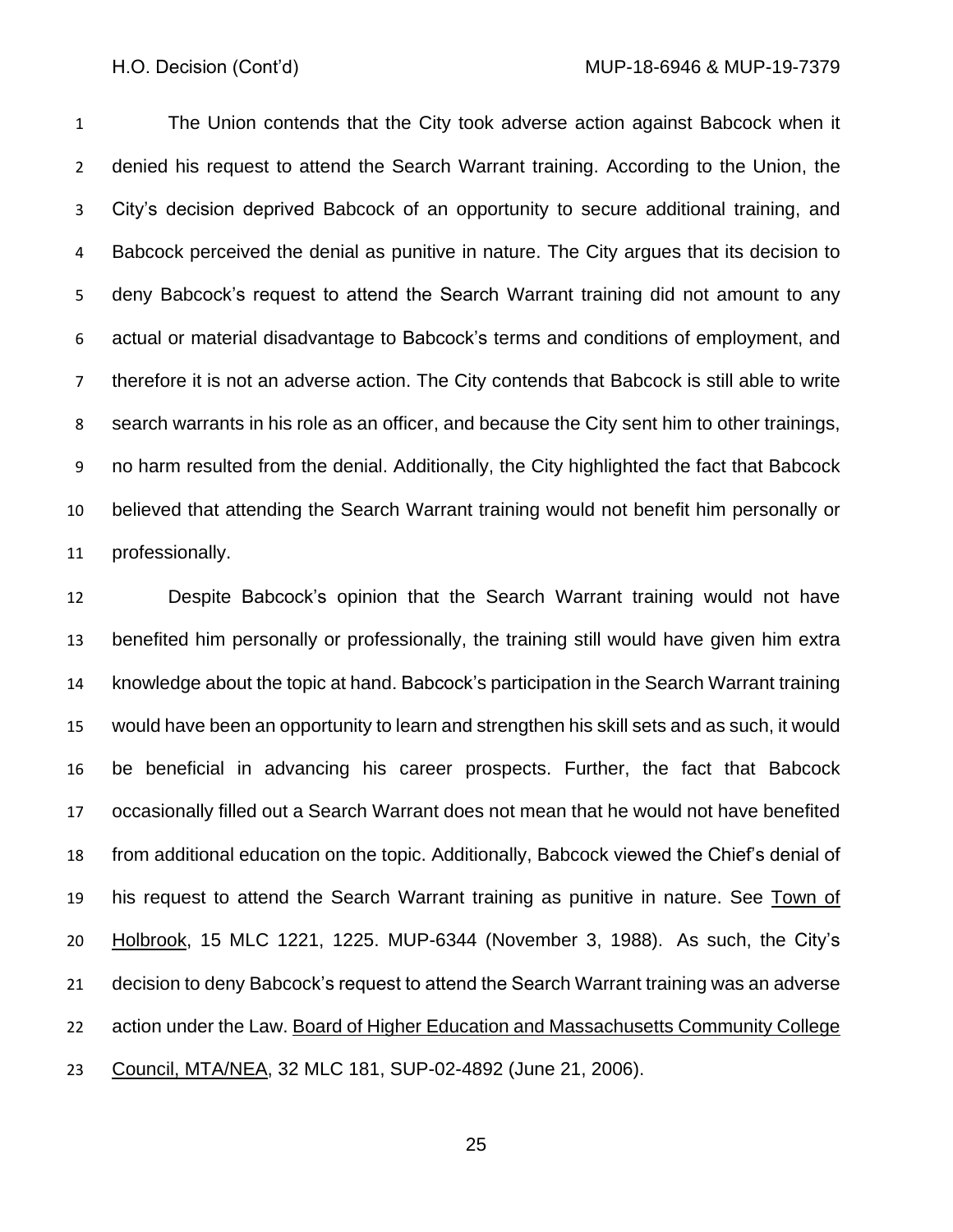## *Sergeant Specialist Position*

 The Union contends that the City took adverse action against Babcock when it did not select him for the Sergeant Specialist position and awarded the position to Valente. The Sergeant Specialist position is specialty assignment, and thus was a desirable and 5 distinguished position within the Department.<sup>41</sup> As such, Babcock was materially disadvantaged when the City denied his request to fill the position, and awarded it to Valente. See Suffolk County Sheriff's Department, 27 MLC 155, 159, MUP-1498 (June 4, 2001) (employer's failure to consider employee for favorable and prestigious assignment constituted adverse action); see also Town of Holbrook, 15 MLC at 1221 (sergeant's permanent assignment to desk duty was punitive and constituted adverse action); see also Boston City Hospital, 11 MLC at 1072 (an involuntary transfer to a less desirable position constituted adverse action).

## Unlawful Motivation

 To support a claim of unlawful motivation, the last element of the Union's prima 15 facie case, a charging party may proffer direct or indirect evidence of discrimination. Lawrence School Committee, 33 MLC 90, 97, MUP-02-3631 (December 13, 2006) (citing Town of Brookfield, 28 MLC 320, 327-328, MUP-2538 (May 1, 2002), aff'd sub nom. Town of Brookfield v. Labor Relations Commission, [443 Mass. 315](http://sll.gvpi.net/document.php?field=jd&value=sjcapp:443_mass._315) (2005)). Direct evidence is evidence that, "if believed, results in an inescapable, or at least a highly probable inference that a forbidden bias was present in the workplace." Wynn & Wynn, P.C. v. Massachusetts Commission Against Discrimination, [431 Mass.](http://sll.gvpi.net/document.php?field=jd&value=sjcapp:431_mass._655) 

<sup>&</sup>lt;sup>41</sup> The City did not argue that its decision to deny Babcock's request to fill the Sergeant Specialist position was not an adverse action under the Law.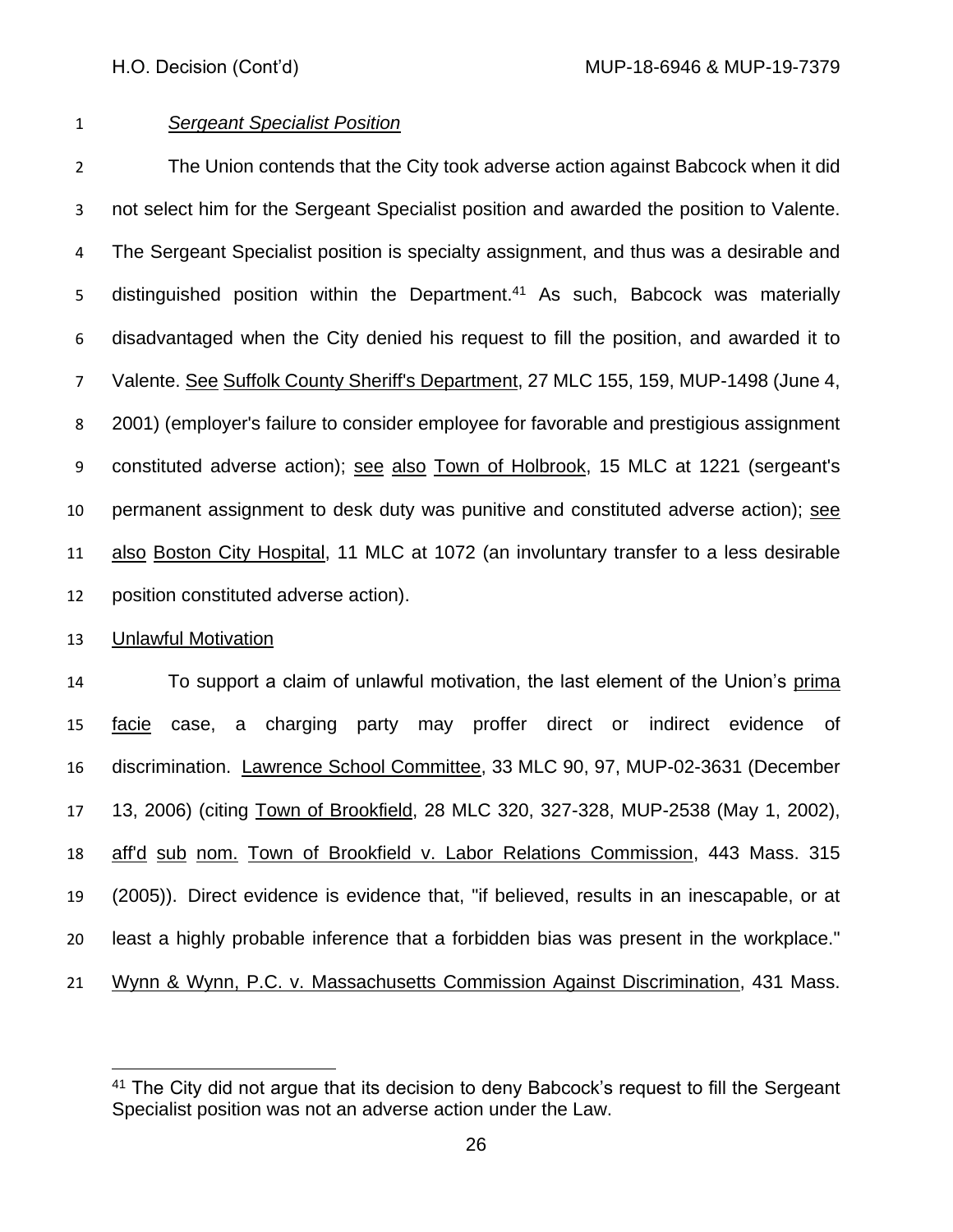[655,](http://sll.gvpi.net/document.php?field=jd&value=sjcapp:431_mass._655) 667 (2000) (quoting Johansen v. NCR Comten, Inc., [30 Mass. App. Ct. 294,](http://sll.gvpi.net/document.php?field=jd&value=sjcapp:30_mass._app._ct._294) 300 (1991)).

 Unlawful motivation also may be established through circumstantial, or indirect, evidence and reasonable inferences drawn from that evidence. Town of Carver, 35 MLC 29, 48, MUP-03-3894 (June 30, 2008) (citing Town of Brookfield, 28 MLC at 327- 328). Several factors may suggest unlawful motivation, including: the timing of the alleged discriminatory act in relation to the protected activity; triviality of reasons, or shifting and inconsistent reasons given by the employer; disparate treatment; an employer's deviation from past practices; or expressions of animus or hostility towards a union or the protected activity. Town of Carver, 35 MLC at 48 (citing Melrose School Committee, 33 MLC 61, 69, MUP-02-3549 (September 27, 2006)); Lawrence School Committee, 33 MLC 90, MUP-02-3631 (December 13, 2006); Cape Cod Regional Technical High School District Committee, 28 MLC 332, 335, MUP-2541 (May 15, 2002). 14 Indirect Evidence of Unlawful Motivation<sup>42</sup>

## *Timing*

 The Union maintains that the timing of the decision to transfer Babcock from the Traffic Bureau to the Patrol Bureau demonstrates that the City was unlawfully motivated in its actions. The Union contends that the City's decision to transfer Babcock on April 28, 2018 was suspiciously close in time to the hearing dates for MUP-16-5532 on February 20 and April 30, 2018. Similarly, the Union argues that Babcock filed a grievance on March 30, 2018, which was less than a month from the date of the transfer. The Union

<sup>&</sup>lt;sup>42</sup> Although the Union alleged that MacDonald had expressed anti-union animus and made hostile comments towards Babcock, it did not expressly argue that it demonstrated direct evidence of unlawful motivation in this case.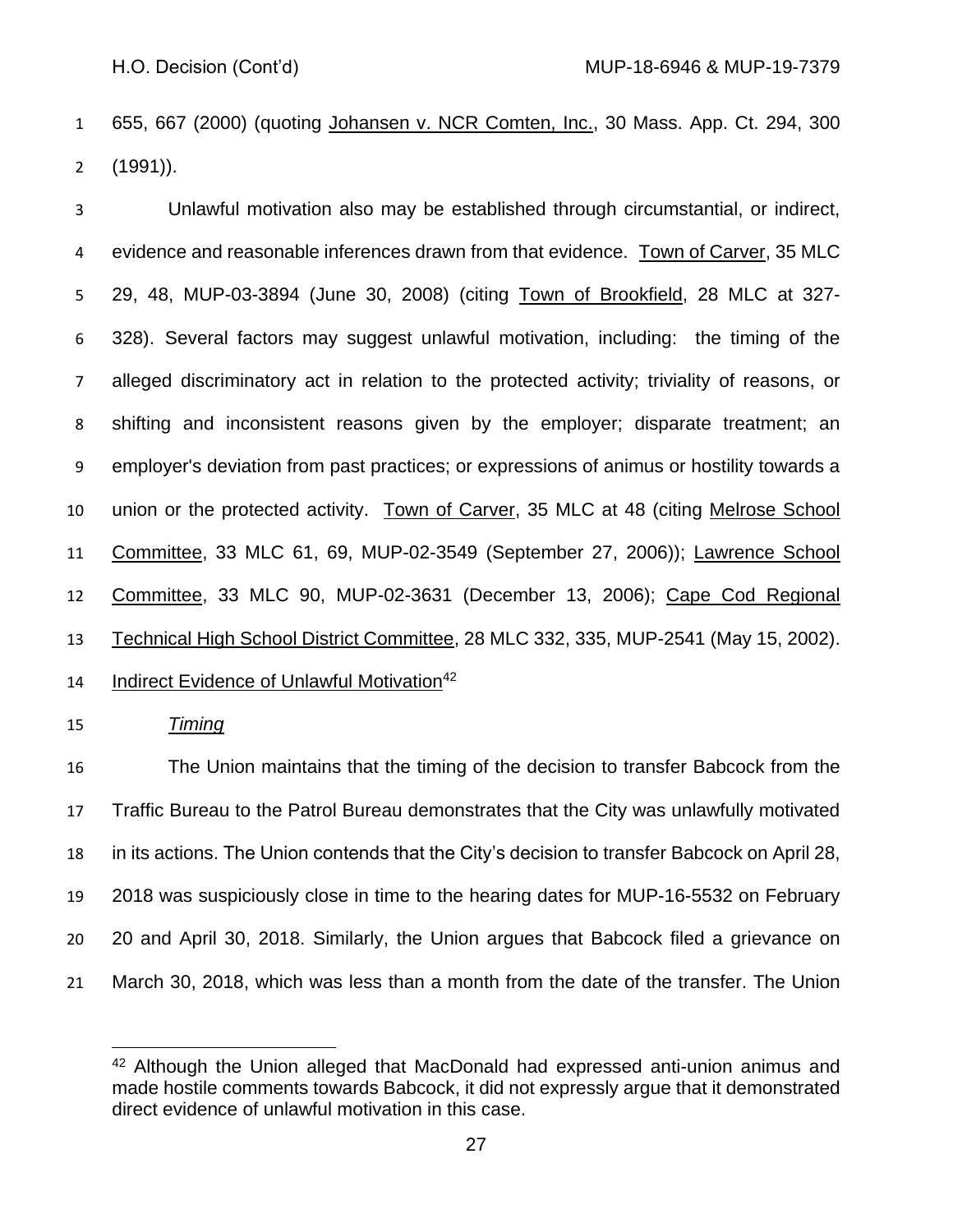argued that the close proximity between the hearing dates for the unfair labor practice charge and Appeals court case and the City's adverse action is suspicious and demonstrates unlawful motivation. Also, the Union argues that the timing of City's decision to deny Babcock's request to attend the Search Warrant Training is suspect because of MacDonald's antipathy towards Babcock in 2019.

 Similarly, the Union argued that the timing of the City's decision not to award the Sergeant Specialist position to Babcock in March of 2019 was suspiciously close in time to the second day of hearing for case MUP-16-5532 on April 30, 2018, as well as the arbitration date for a grievance filed on June 19, 2018 and October 19, 2018, the date that MUP-18-6946 was filed. However, timing alone is insufficient to support a finding of illegal employer motivation. City of Holyoke, 38 MLC at 156, MUP-05-4503 (January 9, 2009).

### *Anti-Union Animus*

 The Union asserts that MacDonald's expressions of antipathy for Babcock and the Union's protected, concerted activities on multiple occasions were evidence of anti-union animus. Specifically, the Union argues that MacDonald's aggressive behavior at a bargaining session when he was the Executive Officer, his outburst – including throwing papers at Babcock - at another bargaining session when he was Chief, his protestations to Babcock and Geary over the Union's persistence in the Captain Doe case, and his comments about Babcock holding up the contract were expressions of anti-union animus. These actions and statements constitute evidence of unlawful motivation in the City's decision to transfer Babcock, to deny his request to attend the Search Warrant Training, and to deny Babcock's request to fill the Sergeant Specialist position.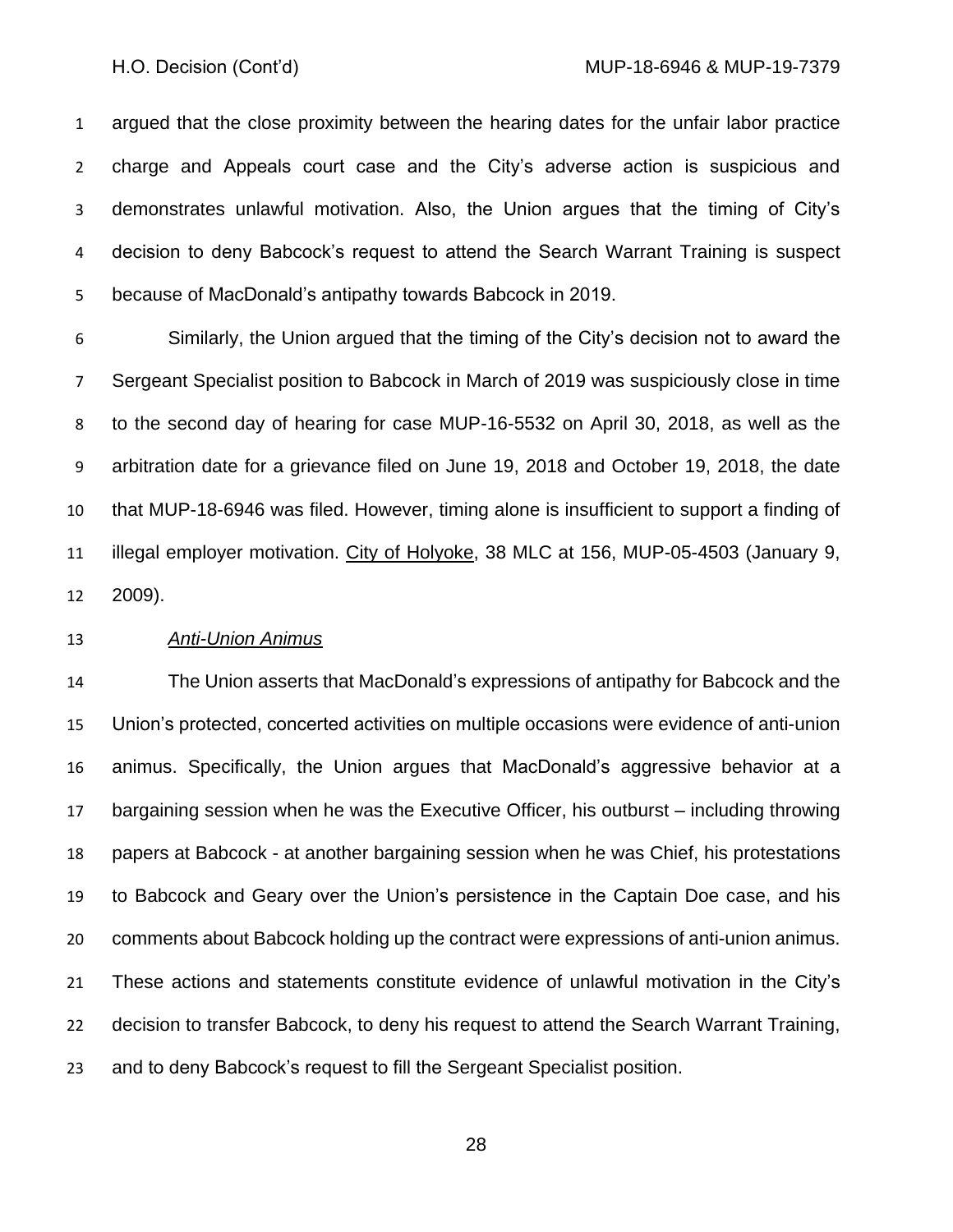As explained above, I found that while acting as the Chief, MacDonald swore and yelled at Babcock in response to asserting that the City needed to bargain over any changes to travel time and threw a document at Babcock. Additionally, MacDonald approached Babcock about the Union pursuing the Captain Doe charge and called Babcock an "obstructionist". Finally, in 2016, MacDonald informed Babcock that he was not happy with Babcock blocking his efforts to change things in the Department. Also, I found that before MacDonald was the Chief of Police, he yelled at Geary during bargaining stating that "if you don't like what you are receiving now as a supervisor, then go back to the patrolman union."

 Given the circumstances and context surrounding these comments and actions, it is clear that MacDonald was frustrated and angered by Babcock's and the Union's engagement in protected, concerted activity. As the majority of comments were made during his tenure as the Chief, the Union has established that the City's actions were motivated by anti-union animus. Town of Carver, 35 MLC at 48 (citing Melrose School Committee, 33 MLC 61, 69, MUP-02-3549 (September 27, 2006)); Cape Cod Regional Technical High School District Committee, 28 MLC 332, 335, MUP-2541 (May 15, 2002); Bristol County, 26 MLC 105, 109, MUP-2100 (January 28, 2000).

Departure from Past Practice or Procedures

 The Union argues that the City has never involuntarily transferred a Segreant from a specialty position such as a Sergeant in the Traffic Bureau. The Union asserts that the City's decision to transfer Babcock from the Traffic Bureau to the Patrol Bureau was a departure from the City's standard procedures and practice, thus evidence of unlawful motivation. The parties' CBA permits the City to transfer superior officers when it shall be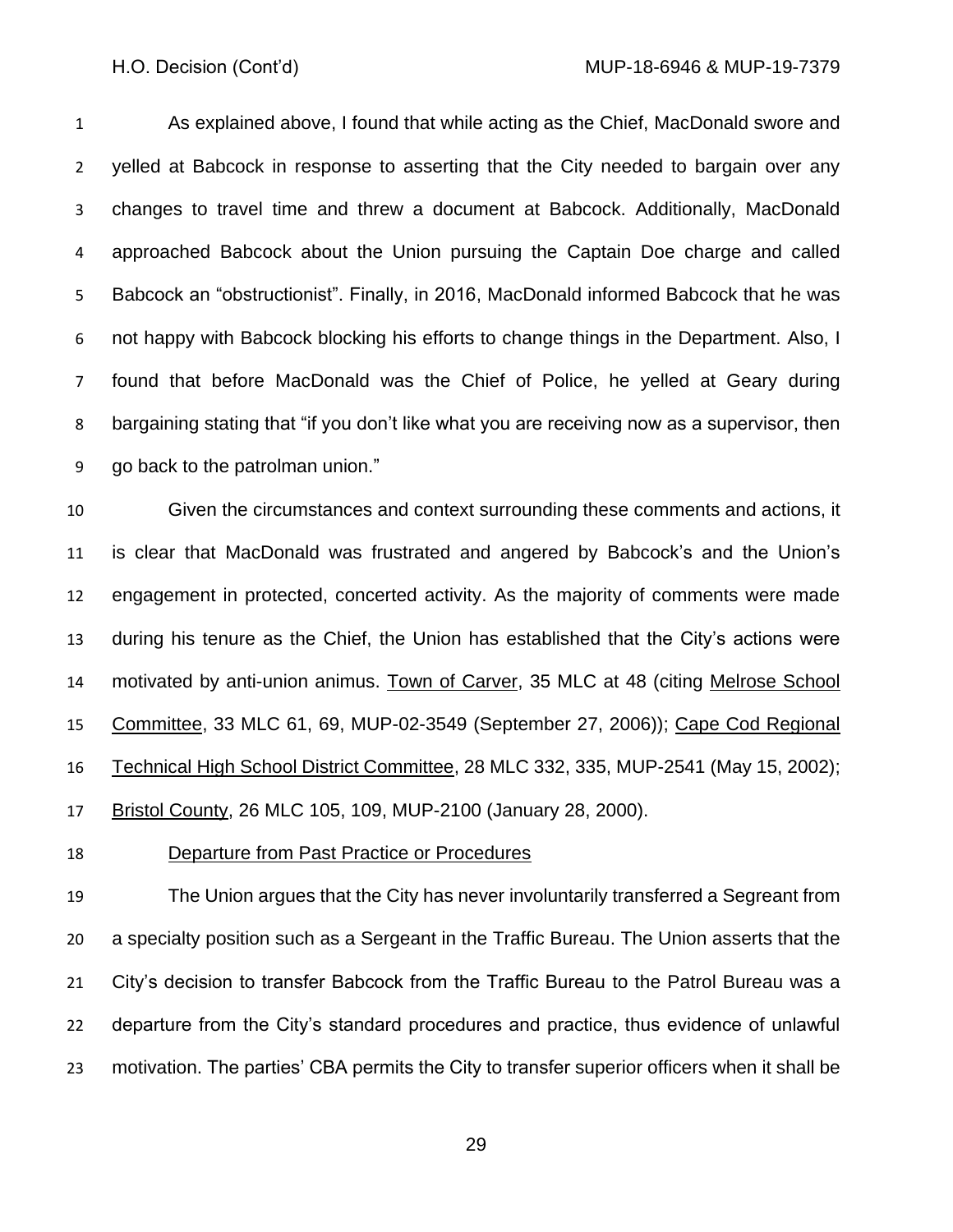in the best interests of the City or the Department. Prior to Babcock's transfer, MacDonald decided it was in the Department's best interest to transfer several Captains from their assignments in various Bureaus. As such, MacDonald's decision to involuntarily transfer Babcock from the Traffic Bureau to the Patrol Bureau was not the first time the City involuntarily transferred a superior officer from a specialty position. Therefore, the Union failed to demonstrate that the City's decision to involuntarily transfer Babcock departed from the Department's normal practice. Thus, the transfer does not show unlawful motivation.

 Next, the Union acknowledges that although Geary was in charge of training requests for the Department, all training requests over \$200 must be approved by MacDonald. The Union also contends that it was common practice for MacDonald to approve Geary's recommendations regarding training requests even if the training was over \$200. In this case, the Search Warrant Training cost more than \$200, thus MacDonald's approval was required. Although Geary's requests were routinely approved, MacDonald's decision to deny Babcock's request to attend the Search Warrant training is not necessarily evidence of unlawful motivation by itself. However, considered along with MacDonald's anti-union comments and the fact that MacDonald usually approved Geary's recommendations for training requests, the departure from the City's common 19 practice is evidence of unlawful motivation.

<sup>&</sup>lt;sup>43</sup> The Union argues that MacDonald's decision to deny Babcock's request to attend the Search Warrant training "incurred the wrath" of Geary and Dowling, which shows the extent of MacDonald's hostility towards Babcock. However, the Union failed to demonstrate that MacDonald "incurred the wrath" of Geary or Dowling. Although Geary and Dowling may have been confused, frustrated or disappointed in MacDonald's decision, their reactions cannot be characterized as "wrath". Furthermore, Geary and Dowling's feelings of disappointment are not evidence of the City's unlawful motivation.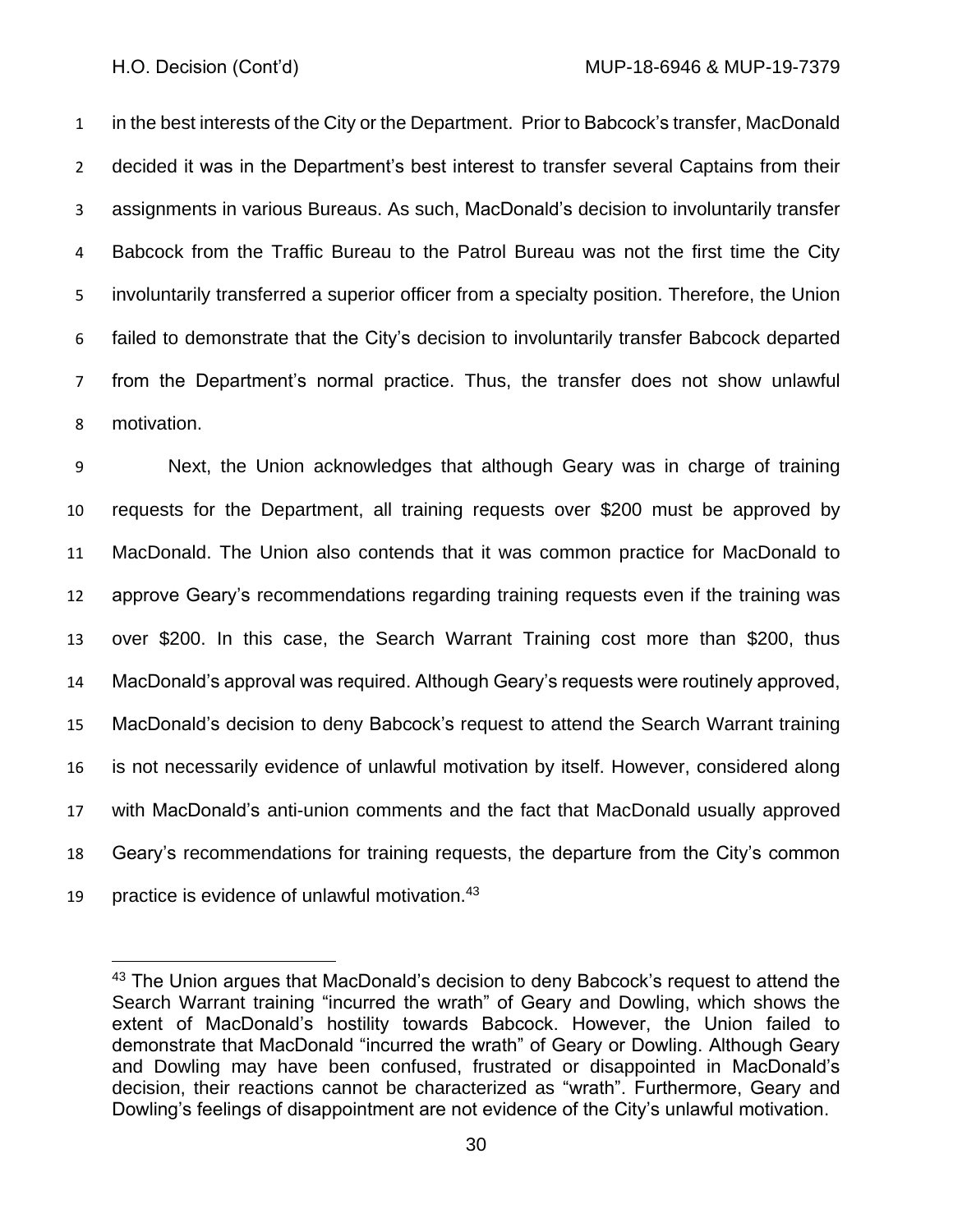Finally, the Union asserts that the Department's normal process for filling a vacant position consists of forming an interview committee (Committee), accepting applications, and interviewing the candidates. Afterwards, the Committee makes a recommendation to the Chief of Police, and the Chief appoints the recommended candidate to the position. In this case, the Union argues that MacDonald instructed Geary to assemble a Committee for the Sergeant Specialist position, and informed Geary that he would appoint whomever the Committee recommended unless he had some reason not to do so. The Union argues that MacDonald's decision to unilaterally appoint Valente, a candidate who did not apply for the position and was not interviewed by the Committee, was a break from the Department's normal practice and thus evidence of unlawful motivation.

 However, the Union failed to demonstrate that the City strayed from its normal practice when MacDonald appointed Valente to the position. The Union's argument is without merit as the circumstances surrounding the interview and appointment process were not the norm. First, the Committee was not able to reach a majority recommendation on a candidate as the vote was split between the two candidates. Additionally, the Committee expressed concern that it did not have more candidates to choose from other than Babcock and Wade. Given the unusual circumstances of the Committee's split vote and expressed concerns about the lack of candidates, it is not suspicious that MacDonald did not appoint Babcock or Wade and chose to select an officer who did not originally apply. As such, the Union did not establish that the City's decision to select Valente for the Sergeant Specialist position was a departure from the norm and constituted evidence of unlawful motivation.

### *Legitimate, Non-Discriminatory Motive*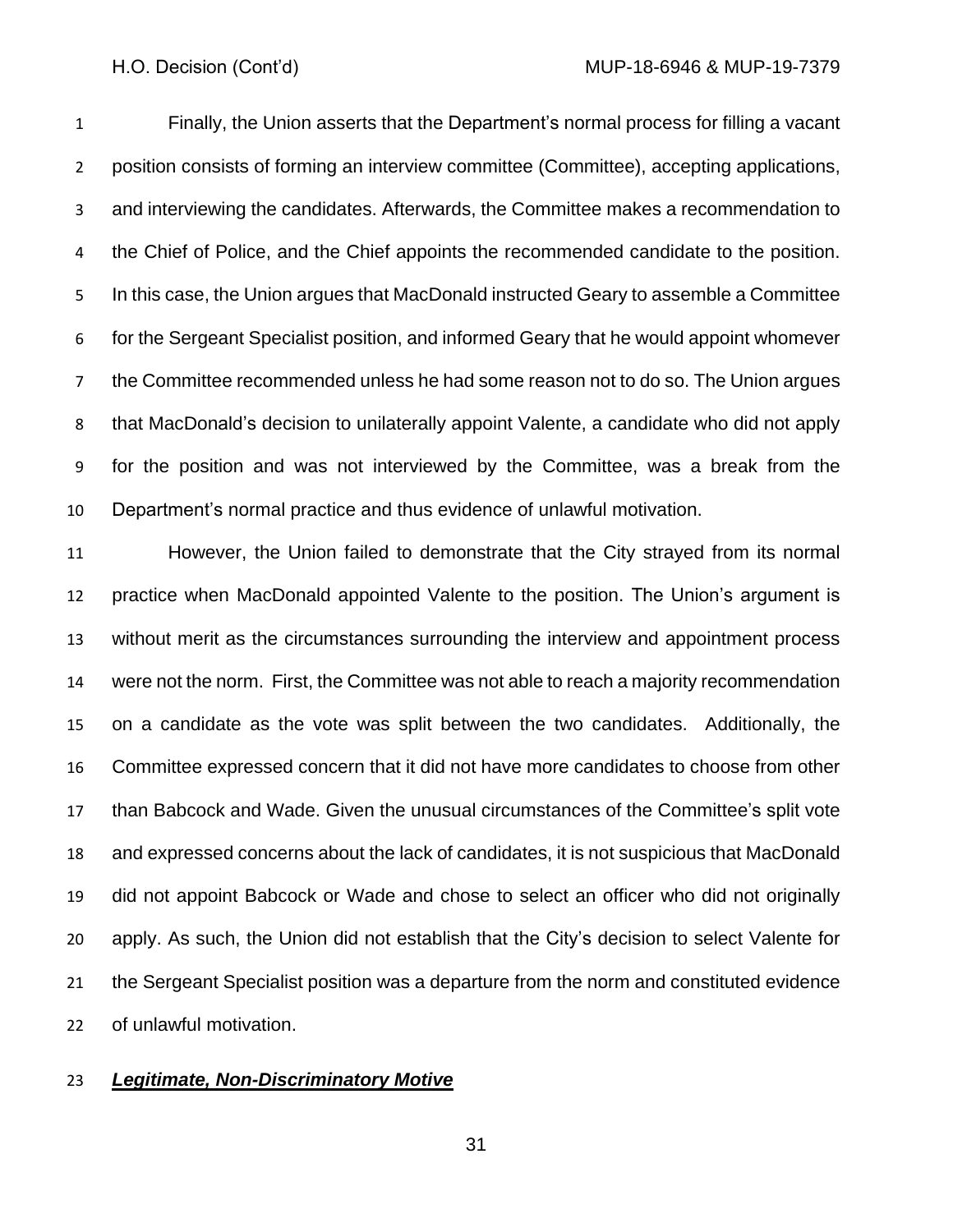For all the above-mentioned reasons, the Union has established the four elements of its prima facie case. Under the three-part Trustees of Forbes Library analysis, once a charging party establishes a prima facie case of retaliation, it is the employer's burden to produce a legitimate, non-discriminatory reason for taking the adverse action. The employer's burden to produce a legitimate, non-discriminatory reason for taking the 6 adverse action is more than simply stating an unsubstantiated allegation. Commonwealth 7 of Massachusetts, 25 MLC 44, 46, SUP-4128 (August 24, 1998). The employer must state a lawful reason for its decision and produce supporting facts indicating that the lawful 9 reason was actually a motive in the decision. Trustees of Forbes Library, 384 Mass. at 566; Quincy School Committee, 27 MLC at 92; Commonwealth of Massachusetts, 25 MLC at 46. Here, the Employer satisfied its burden to produce credible evidence that it transferred Babcock from the Traffic Bureau to the Patrol Bureau, denied Babcock's request to attend the Search Warrant Training, and decided not to select Babcock for the Sergeants Specialist position and awarded it to Valente for legitimate, non-discriminatory reasons.

### *Transfer*

 First, the City established that it transferred Babcock from the Traffic Bureau to the Patrol Bureau because he exhibited unprofessional conduct when he had a verbal altercation with a subordinate in the Traffic Bureau. Additionally, the City established that when MacDonald considered his unprofessional conduct in the March 12 incident along with other examples of his failures to follow orders, that he found it was in the best interest of the Department to transfer Babcock to the Patrol Bureau.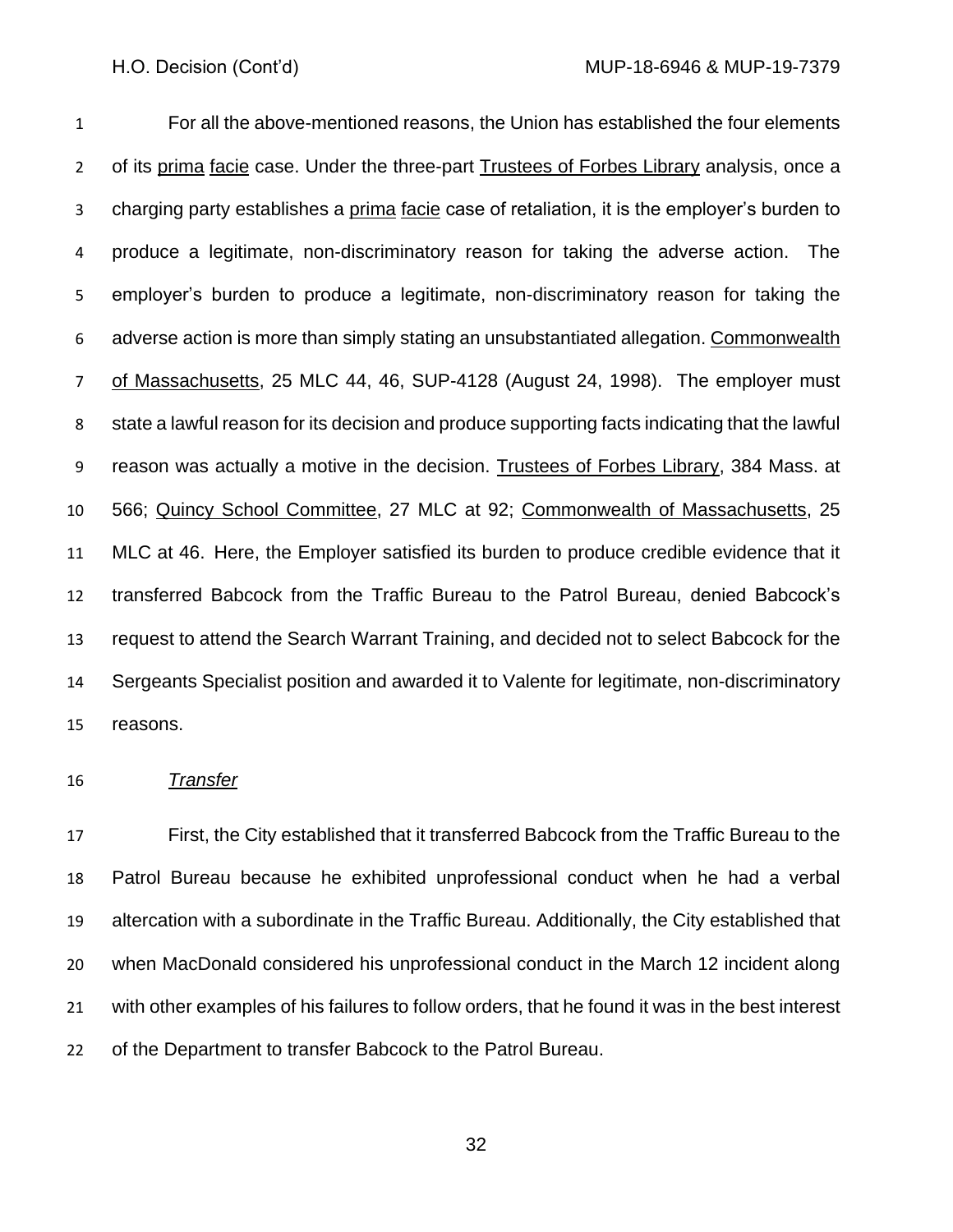The Union asserts that the City did not provide sufficient evidence for its reasons to transfer Babcock, therefore did not meet its shifted burden to establish legitimate, non- discriminatory reasons. Specifically, the Union argues that McMains failed to interview any of the involved participants in the March 12 incident and wrote an investigation report that reached a conclusion desired by MacDonald. The Union is correct that McMains relied upon written statements from witnesses of the March 12 incident and did not interview anyone. However, the written statements that McMains relied upon in his investigation provided a clear and consistent description of Babcock's behavior during the altercation. McMain's reliance on the written statements when concluding the investigation is not suspect, nor does it invalidate the City's proffered legitimate and non-discriminatory reasons for transferring Babcock.

 Additionally, it was McMains, not MacDonald, who concluded based on the witnesses' written statements that Babcock had conducted himself in an unprofessional manner. The Union did not provide any evidence to establish that McMains exhibited any anti-union animus or held a negative opinion of Babcock. Furthermore, the Union failed to establish that McMains was influenced by MacDonald or his anti-union comments when he wrote the investigation report. The City's decision to remove Babcock from the Traffic Bureau, where he had exhibited unprofessional conduct towards his subordinates, to the Patrol Bureau, where he could have a fresh start as a supervisor with the warning that his past behavior was not appropriate for a sergeant in charge of other officers, was a reasonable decision. Because the City had found that Babcock acted unprofessionally and failed to appropriately handle a tense situation as a supervisor, the City's reason for transferring Babcock out of the Traffic Bureau was legitimate.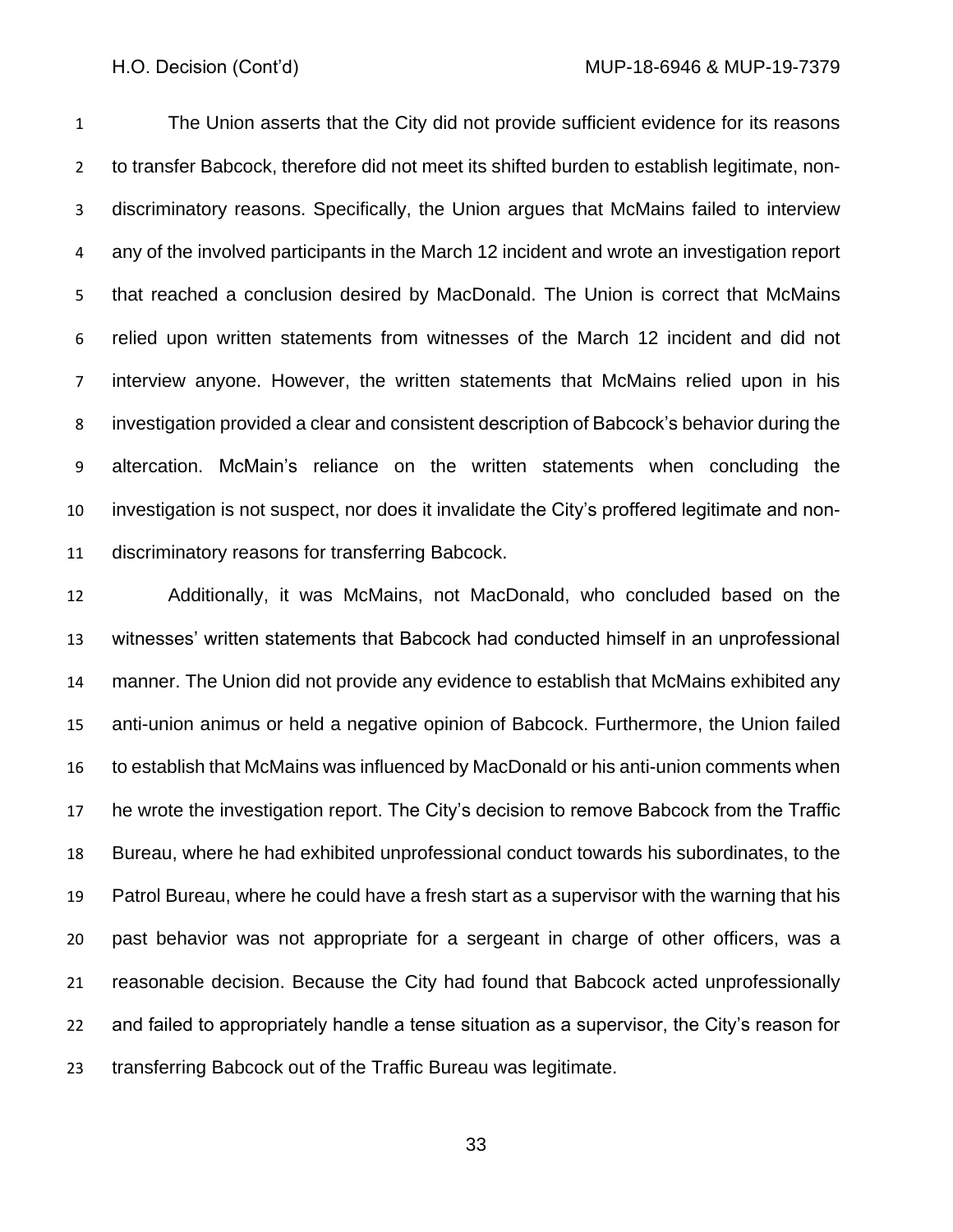In addition to the March 12 incident, the City cited Babcock's trouble following the chain of command while performing his duties in the Traffic Bureau as one of the reasons he was transferred. The City argues that it was forced to reminded Babcock several times that the structure in the Department for how details were handled had changed, and that Walsh would be handling all details. Specifically, the City argued that it had to speak with Babcock about meddling in details in March of 2017 when he attended a meeting that he was not invited to, when he interfered with a construction detail by offering advice to a representative from Charles Construction, and in a second email remainder about various changes in detail requests in November of 2017. The Union argues that the City did not provide enough evidence to establish that Babcock had acted outside the scope of his job duties on any of the above referenced incidents.

12 I agree with the Union that in March of 2017, Babcock was invited to the project meeting, and therefore his attendance was appropriate. Also, the City did not explain satisfactorily why it needed to send Babcock an email reminder about the changes to the detail request protocols in November of 2017. As such, I do not find the City adequately established that the March 2017 meeting or the November 2017 email reminder were legitimate reasons for its decision to transfer Babcock in 2018. However, I do find that Babcock's decision to provide his opinion to Charles Construction about road closures for a particular project to be inappropriate given that the City had reminded him several times that Walsh was in charge of details. Accordingly, I conclude that the City demonstrated that legitimate reasons motivated its decision to transfer Babcock from the Traffic Bureau to the Patrol Bureau.

### *Search Warrant Training*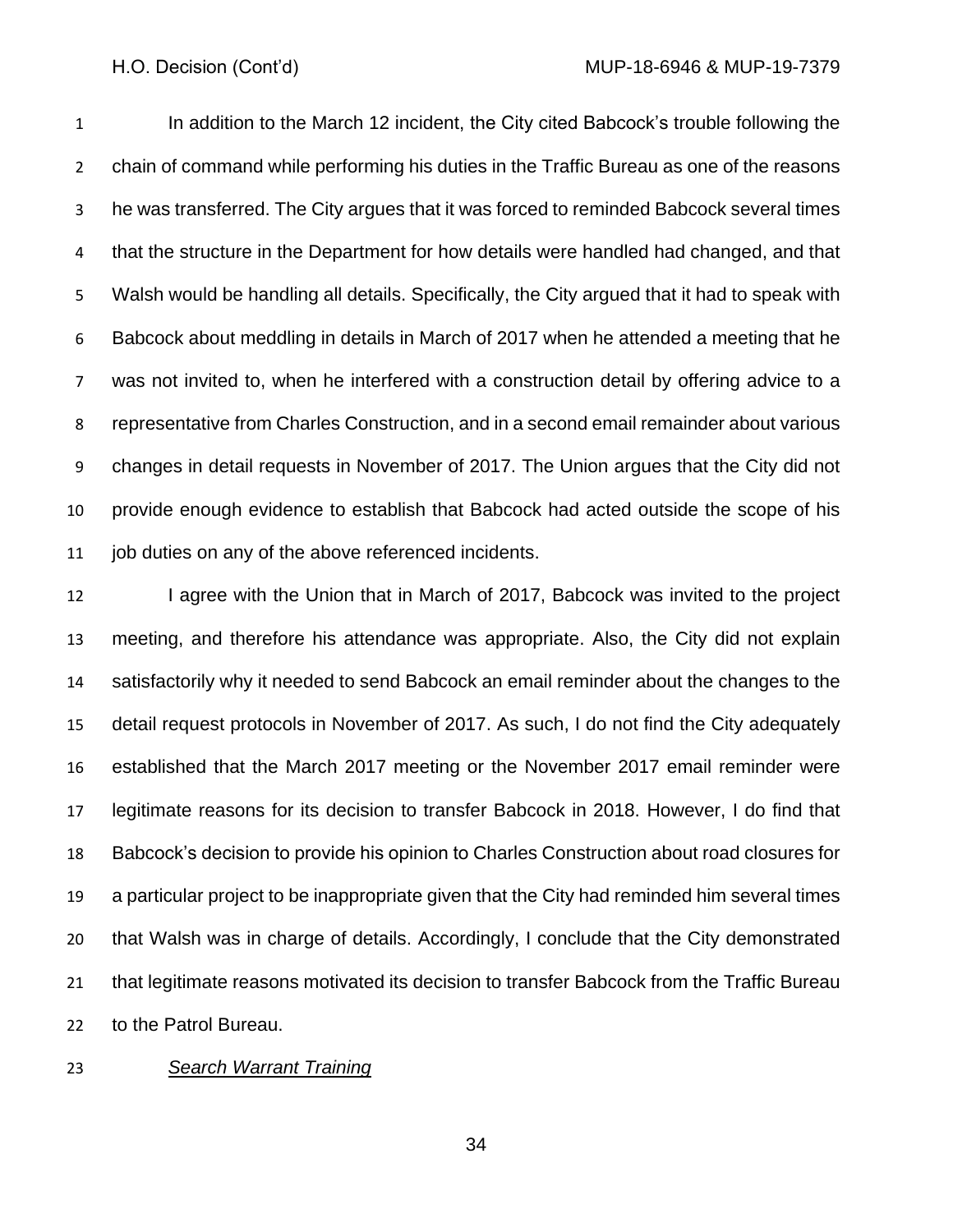The City established that it denied Babcock's request to attend the Search Warrant training because it wanted Babcock to take refresher courses on some of the basics necessary to perform his duties in the Patrol Bureau. The Union argued that the City did not provide a reason for its denial of Babcock's request to attend the training. However, the record is clear that the City had a legitimate reason for its denial of Babcock's request, and that it shared the reason with Babcock. Prior to Babcock's transfer to the Patrol Bureau, he had worked in the Traffic Bureau for many years. Consequently, it is reasonable for the City to want him to brush up on more foundational skills before attending a Search Warrant training. Additionally, Babcock was out on medical leave for approximately ten months prior to the training request. Therefore, I conclude that the City demonstrated that legitimate reasons motivated its decision to deny Babcock's request to attend the Search Warrant training.

### *Sergeant Specialist Position*

 The City established that it denied Babcock's request to fill the Sergeant Specialist position and awarded the position to Valente because the Committee did not reach a majority decision. Additionally, MacDonald thought Valente was a more qualified candidate for the position than Babcock and Wade. The Union argues that the City did not provide a legitimate reason for it to award Valente the position over Babcock or Wade. However, the evidence shows that MacDonald was concerned that the Committee could not reach a majority vote on which of the two candidates would be best for the position. In fact, the Committee, including Geary, expressly stated that it wished they had more candidates to choose from. The Committee's concerns sent the message to MacDonald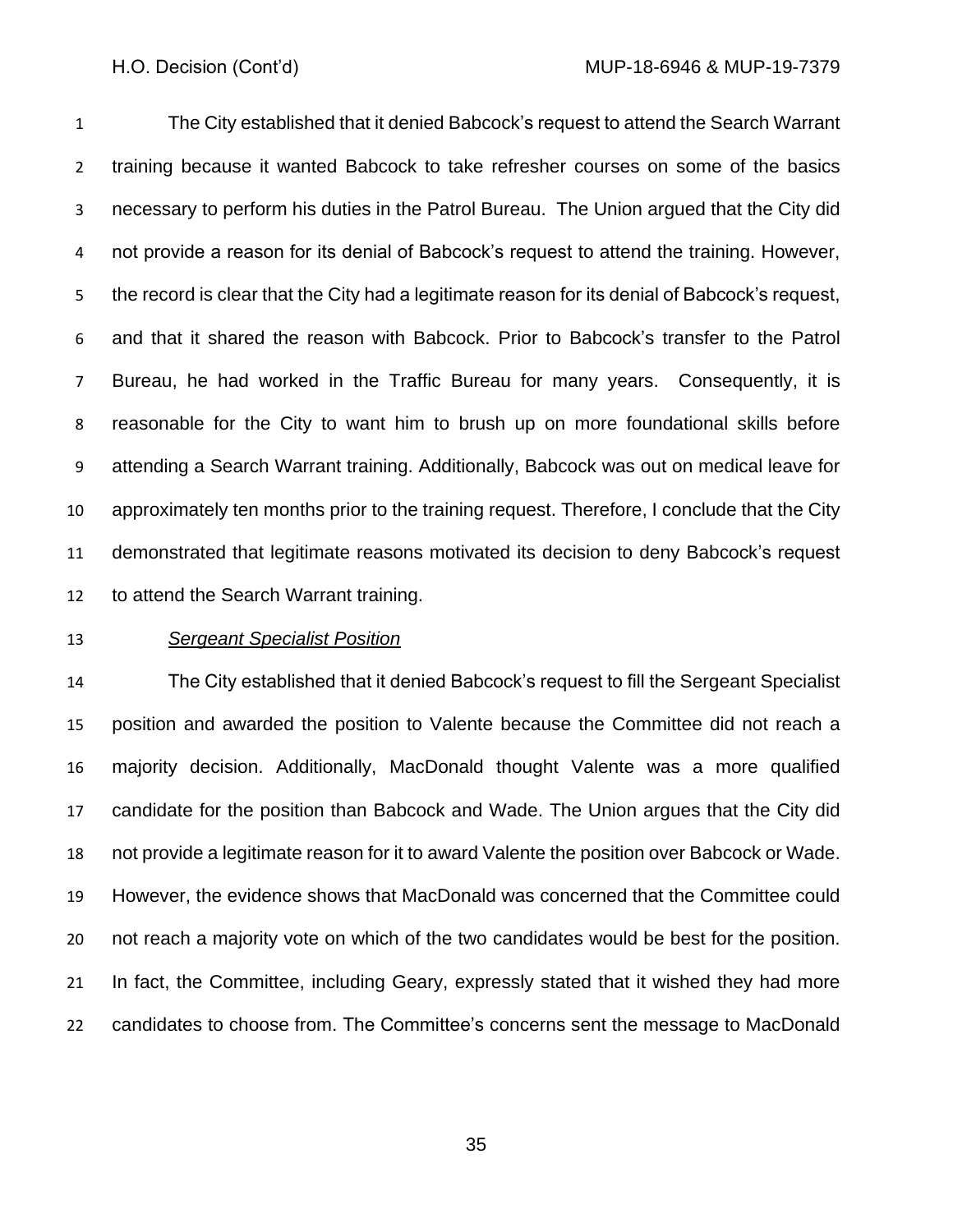that they only voted for either Wade or Babcock due to a lack of candidates, not because they thought Wade or Babcock was the best fit for the position.

 Given the Committee's concerns, MacDonald's decision to look outside the two candidates to fill the vacant Sergeant Specialist position was legitimate, and his decision to award Valente the position was legitimate as well. The City had recently interviewed Valente for the detective position and had a recent copy of his resume. Although Geary thought Babcock was detail oriented, Valente had extensive job experience with firearm training which is a relevant job duty for the Sergeant Specialist position.

 The Union argues that the City did not provide a witness to explain why a sergeant who did not apply for and was not interviewed for the position was selected. However, the record contains the Committee's letter stating that it did not reach a majority vote on an interviewed candidate, and that it wished that more candidates applied. Additionally, McMains and Geary testified about the Committee's concerns regarding the lack of candidates. Moreover, McMains testified about his interactions with MacDonald about the City's decision to award Valente the position instead of Babcock or Wade. For all the aforementioned reasons, I conclude that the City demonstrated that legitimate reasons motivated its decision to deny Babcock's request to fill the Sergeant Specialist position and award it to Valente.

### *But for Test*

 Finally, the Union has not proved that but for Babcock's protected activity, the City would not have: 1) transferred Babcock to the Patrol Bureau, 2) denied his request to attend the Search Warrant training, or 3) denied his request to fill the Sergeant Specialist position and selected Valente.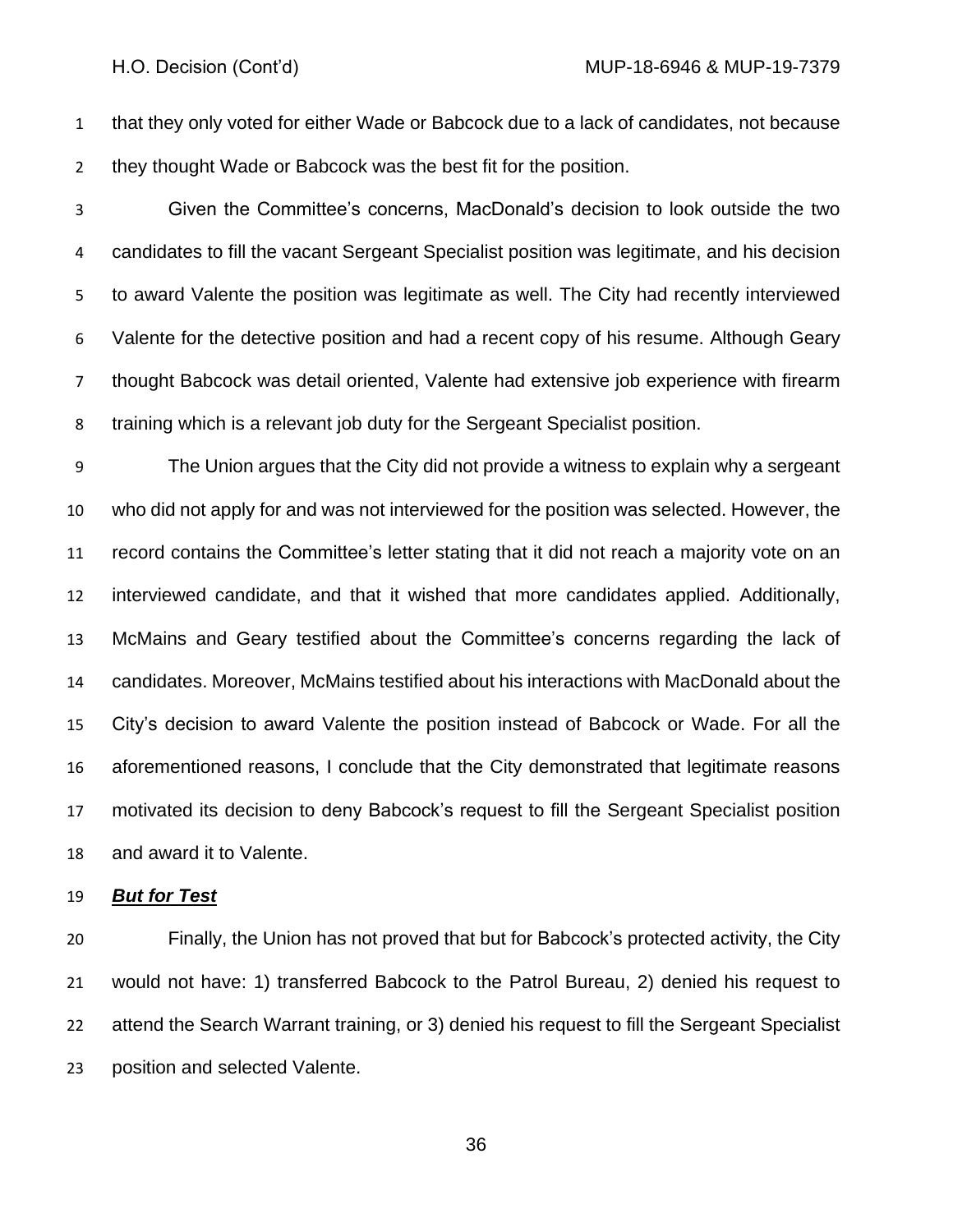### *Transfer*

 The Union argues that MacDonald's open hostility towards Babcock's protected activity makes it clear that if not for his union activity, Babcock would not have been transferred to the Patrol Bureau. However, the evidence established that the City's primary reason for transferring Babcock was his unprofessional conduct in the March 12 incident. Although MacDonald, as the Chief, decided to issue Babcock discipline and transfer him to the Patrol Bureau, McMains was the officer who investigated the incident and determined that Babcock's conduct was inappropriate and unprofessional for a supervisor. The Union may have established the MacDonald had expressed anti-union animus over the years, it did not provide any evidence to establish that McMains harbored any anti-union animus or was influenced by MacDonald when issuing the investigation report. Once McMains investigated the incident and determined that Babcock acted in an unprofessional manner, it was reasonable for MacDonald to transfer Babcock away from the Traffic Bureau where he had behaved unprofessionally, to the Patrol Bureau.

 Additionally, Babcock was not the only superior officer who was transferred from their position while MacDonald was Chief of Police. Prior to Babcock's transfer, MacDonald decided to transfer captains from different bureaus, so no officer became complacent. MacDonald's decision to transfer Babcock because he had engaged in unprofessional behavior as a supervisor fits with his overall plan for the Department.

 Also, the Union did not just establish that MacDonald had expressed anti-union animus towards Babcock, but with other officers as well. In fact, the Union established that MacDonald had yelled at Geary and told him to go back to the Patrolman Unit during a bargaining session. Although MacDonald expressed frustration and anger towards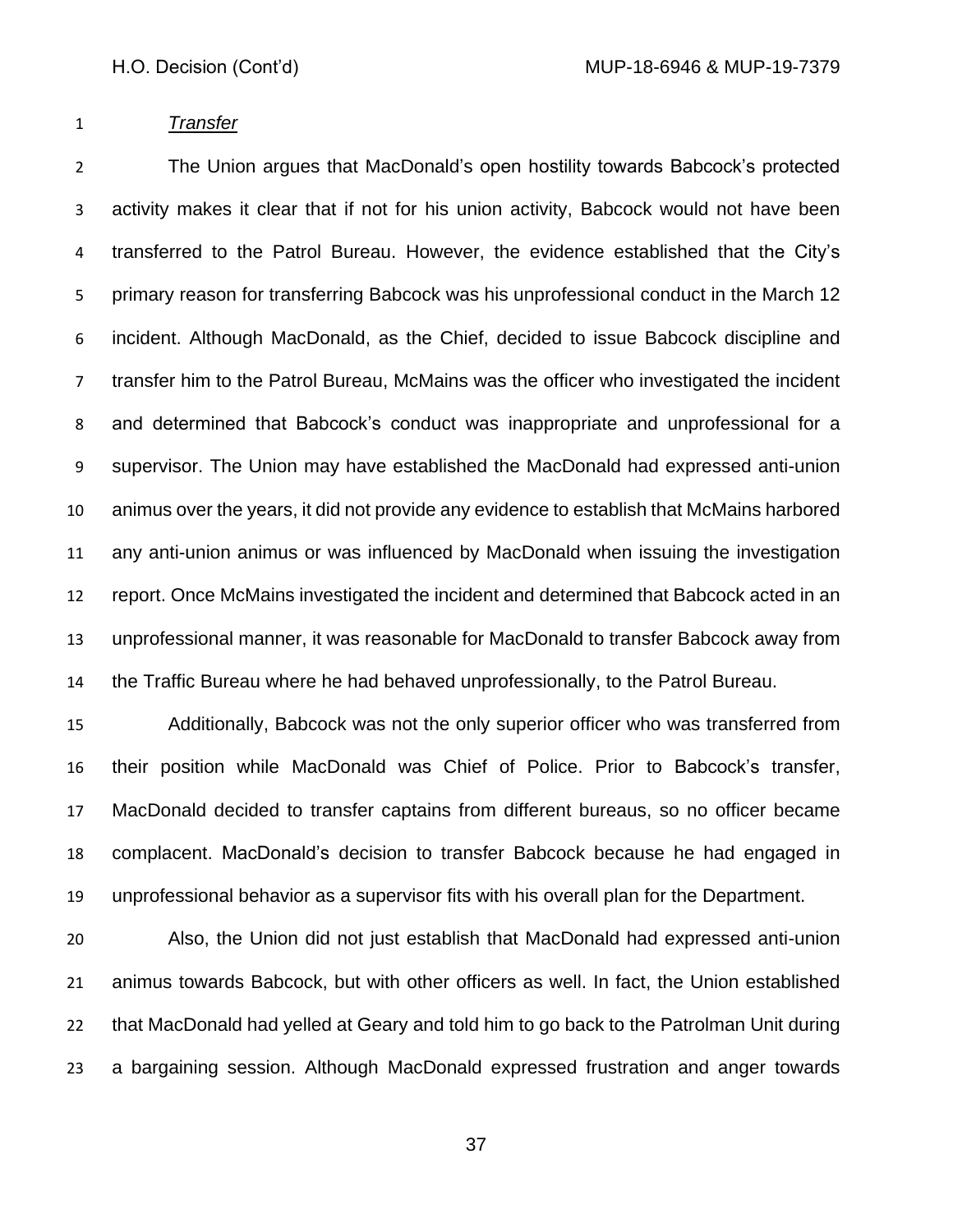Geary for engaging in union activity, MacDonald had not retaliated against him for it. The Union has established that MacDonald has a temper and a tendency to behave in an inappropriate fashion when frustrated, but the Union has not proven that Babcock was transferred in retaliation for his Union activity.

 Next, the Union argues that the City did not provide any evidence that MacDonald put Babcock on notice that his conduct may result in his transfer to another bureau. However, as a sergeant for several years, Babcock was aware that it was essential for an officer to act in a professional manner at all times, especially when interacting with subordinates. As far as the City's other reasons for transferring Babcock, it did warn Babcock several times over the years that his conduct was not in line with the new protocols for details. In fact, Walsh expressed his concerns about Babcock overstepping his boundaries on more than one occasion. Even if MacDonald did not expressly notify Babcock that he would be transferred if he acted unprofessionally or continued to overstep his boundaries, it doesn't mean that the City would not have transferred Babcock from the Traffic Bureau to the Patrol Bureau but for Babcock's concerted, protected activity.

### *Search Warrant Training*

 The Union argues that MacDonald's open hostility towards Babcock's engagement in protected activity makes it clear that if not for his union activity, the City would not have denied his request to attend the Search Warrant training. The Union advances the argument that the City did not provide a reason for denying Babcock's request to attend the training, therefore the evidence warrants a finding that Babcock, but for his engagement in protected, concerted activity would have been permitted to attend the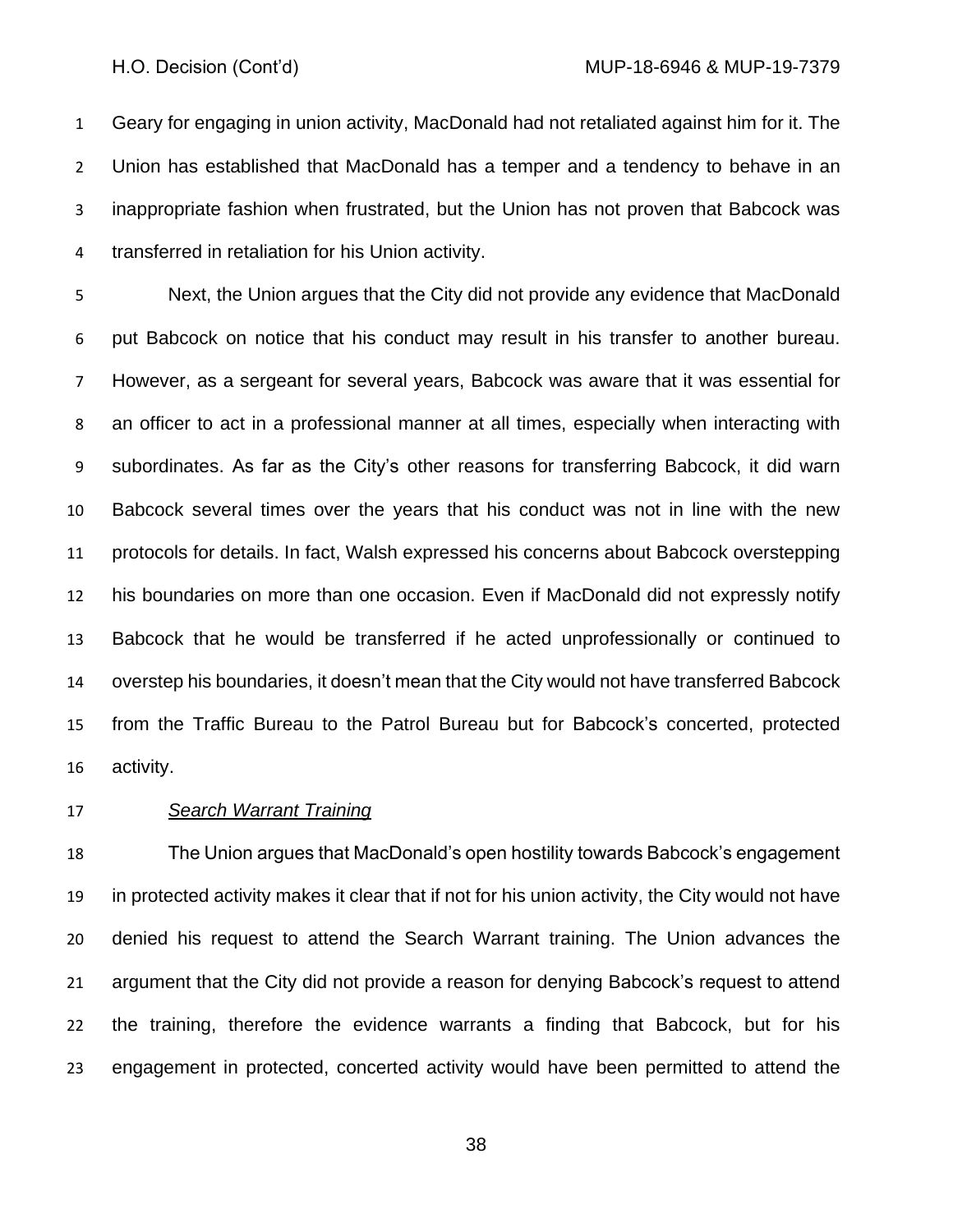Search Warrant training. However, the City did provide a legitimate reason for its decision to deny Babcock's request to attend the Search Warrant training. MacDonald talked to Babcock's supervisors in the Patrol Bureau, Leone and Mead, about whether having Babcock attend the Search Warrant training was in the Department's best interests. Leone and Mead expressed the opinion that Babcock would benefit from other training before attending the Search Warrant session because he had been out on medical leave for several months and had not worked in the Patrol Bureau for many years. MacDonald decided to deny Babcock's request based on Leone and Mead's opinion of Babcock's training needs. The Union did not produce any evidence that Leone or Mean harbored any negativity towards Babcock, or any anti-union animus, or that they were swayed by MacDonald's sentiments. In short, the record contains no evidence establishing that the City would have approved Babcock's request to attend the Search Warrant training but for his concerted, protected activity.

### *Sergeant Specialist Position*

 Again, the Union argues that the City did not establish a reason for its decision to deny Babcock's request to fill the Sergeant Specialist position and to award it to Valente, a candidate who was not interviewed by the Committee. The Union asserts that the City's failure to provide any evidence to establish legitimate reason for its decisions proves that the City would not have chosen a candidate who did not apply or interview for the position over Babcock but for Babcock's protect activity. The Union contends that the City's failure to produce evidence proves that any explanation offered was not credible and was a pretext for discrimination.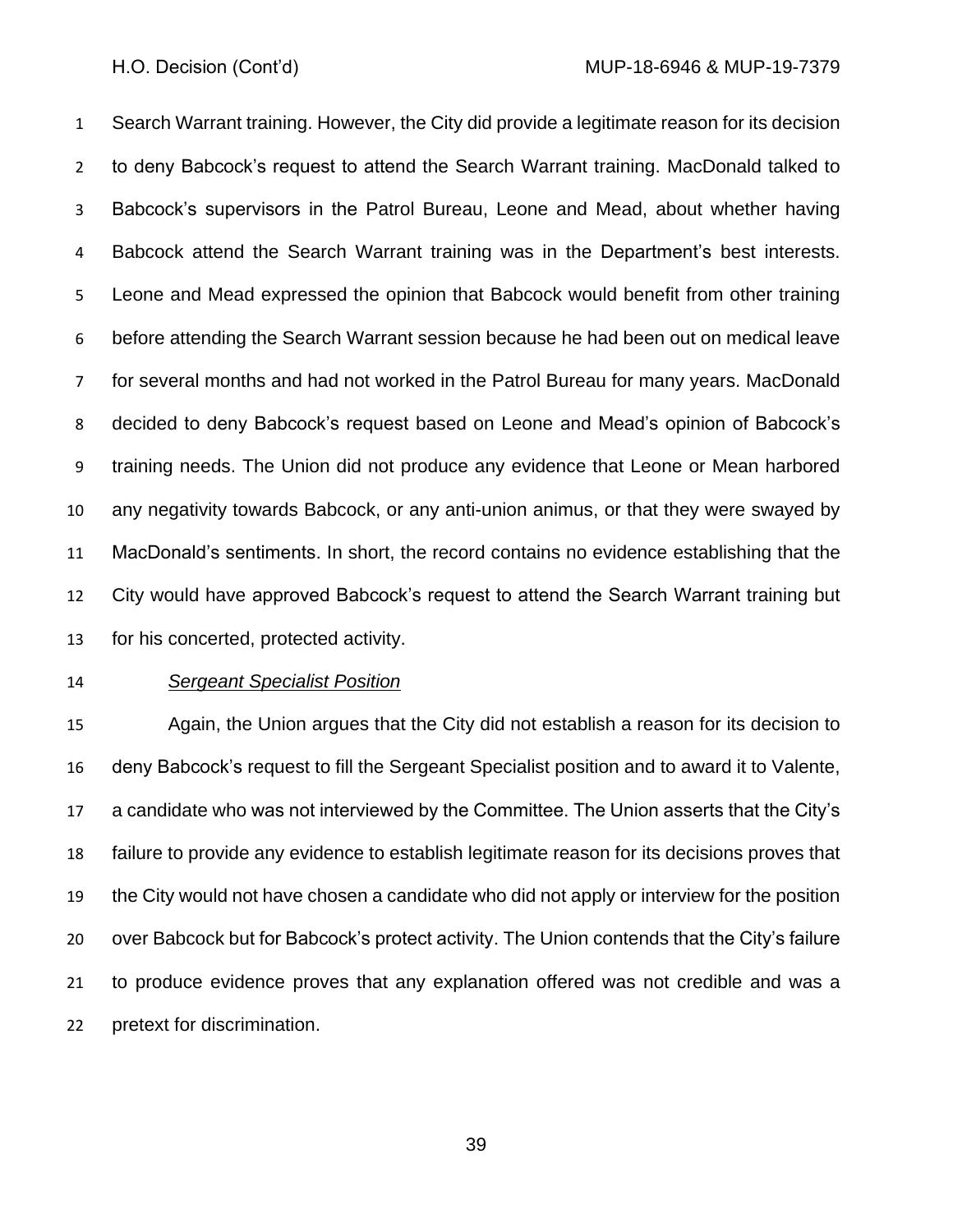As explained above, I found that the City established that it had legitimate, non- discriminatory reasons for its decision not to award the position to Babcock. Moreover, I disagree with the Union's contention that the City's reasons were merely a pretext for discrimination. First, MacDonald was not on the Committee that interviewed Wade and Babcock. The Union did not provide any evidence that any of the members of the Committee harbored anti-union animus or negative opinions of Babcock. The Committee, not MacDonald, could not decide on a candidate as it was a split vote. Similarity, the Committee, not MacDonald, stated that they all wished there were more candidates to choose from for the position. Given that the Committee did not actually recommend a candidate due to the split vote and its concerns about lack of candidates, MacDonald reasonably looked outside of Wade and Babcock to fill the position. Essentially, the Union argued that the Chief always takes the recommendation of the Committee, however, in this case, the Committee never gave a recommendation. Geary may have voiced his personal recommendation for Babcock, but he was only one member of the Committee. Even more telling, Geary also shared the Committee's sentiments that they wished more candidates had applied for the position.

 The Union argued that it was inappropriate for MacDonald to choose Valente to fill the position because he was never interviewed by the Committee. However, the Union may have asserted that it was customary for an interview committee to vet potential candidates for a position, it did not establish that it was required. MacDonald and McMains were already familiar with Valente and his job credentials because he had recently applied and interviewed for a Detective position. The Union did not establish that Valente was not qualified for the Sergeant Specialist position, or that Wade or Babcock were somehow